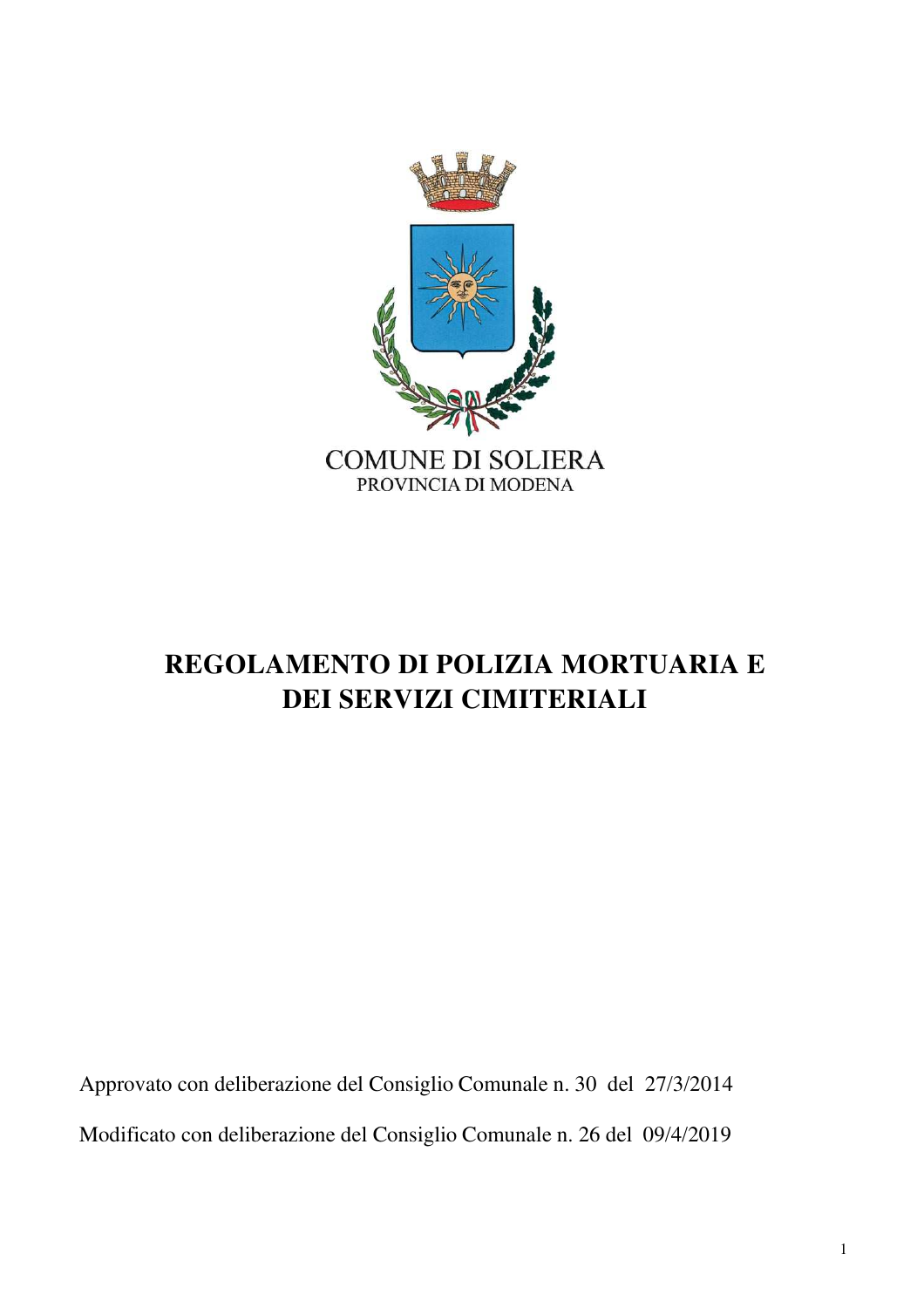# **INDICE**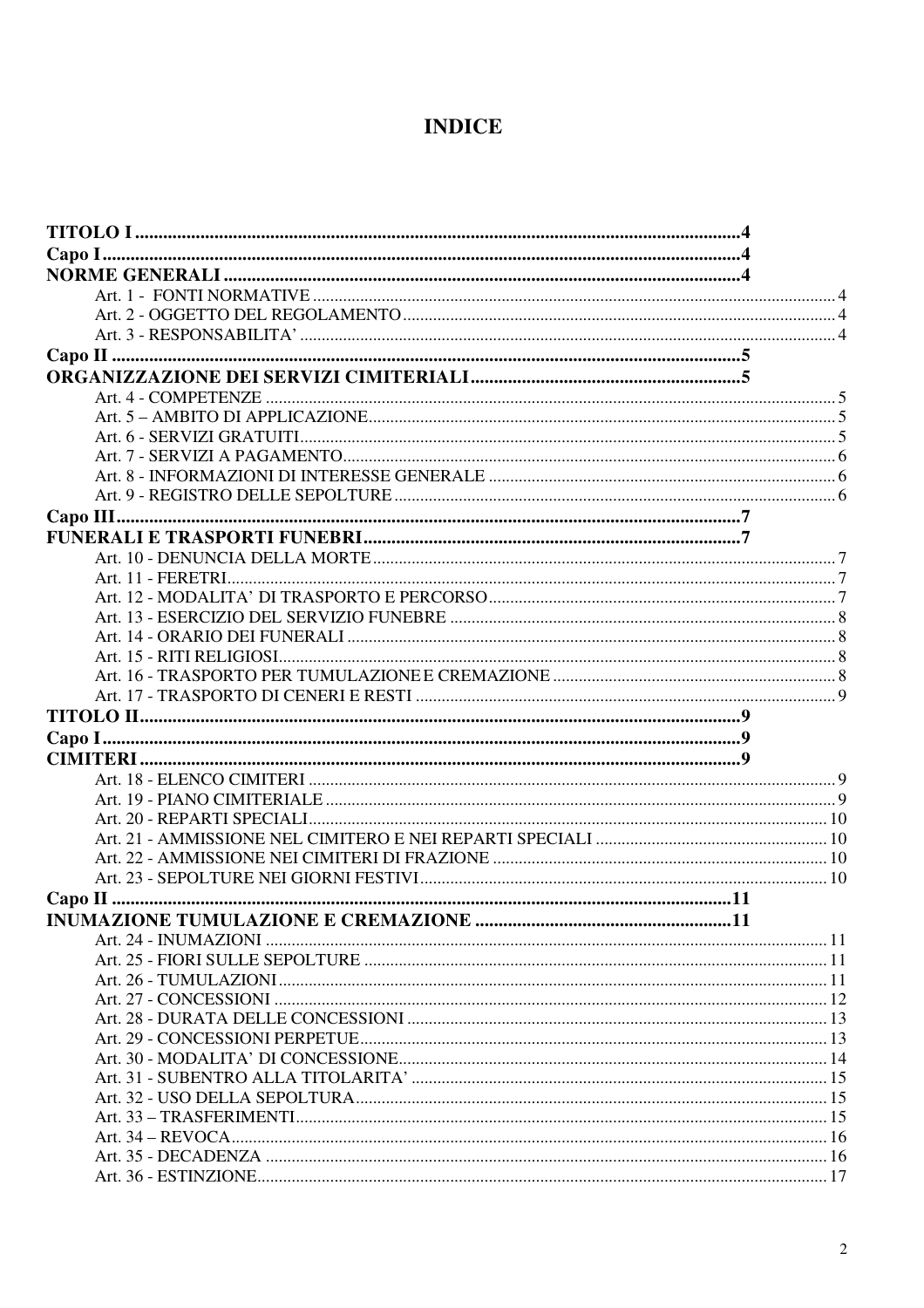| Art. 41 - CONCESSIONE DI AREE DESTINATE ALLA REALIZZAZIONE DI TOMBE DI FAMIGLIA |  |
|---------------------------------------------------------------------------------|--|
|                                                                                 |  |
|                                                                                 |  |
|                                                                                 |  |
|                                                                                 |  |
|                                                                                 |  |
|                                                                                 |  |
|                                                                                 |  |
|                                                                                 |  |
|                                                                                 |  |
|                                                                                 |  |
|                                                                                 |  |
|                                                                                 |  |
|                                                                                 |  |
|                                                                                 |  |
|                                                                                 |  |
|                                                                                 |  |
|                                                                                 |  |
|                                                                                 |  |
|                                                                                 |  |
|                                                                                 |  |
|                                                                                 |  |
|                                                                                 |  |
|                                                                                 |  |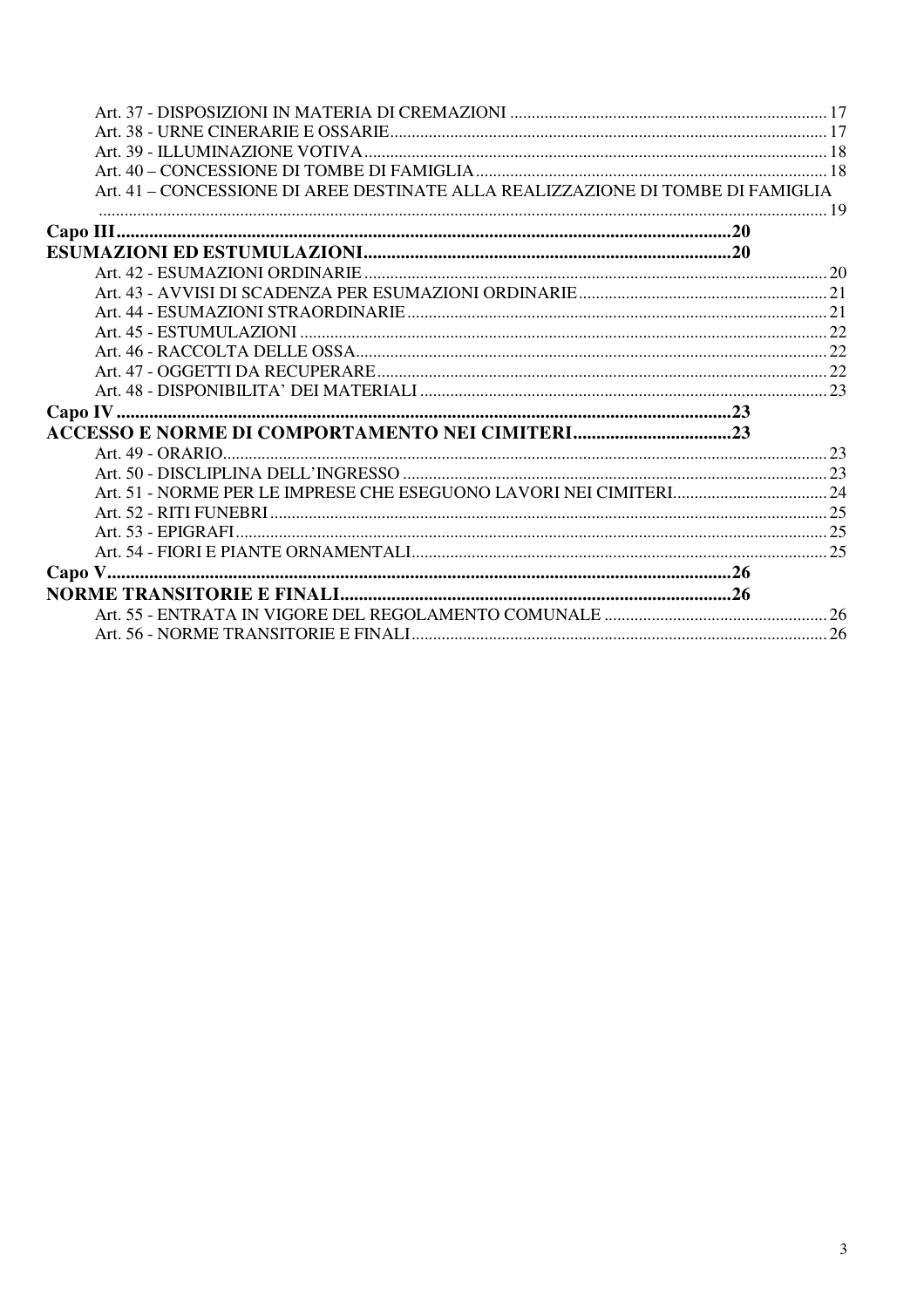# **TITOLO I**

# **Capo I NORME GENERALI**

#### *Art. 1 - FONTI NORMATIVE*

- 1. Il presente regolamento disciplina il servizio di polizia mortuaria e cimiteriale su tutto il territorio del Comune di Soliera ad integrazione delle fonti normative vigenti, tra le quali le principali sono le seguenti:
	- a. Testo unico delle leggi sanitarie approvato con regio decreto 27 luglio 1934, n. 1265, e successive modificazioni ed integrazioni;
	- b. D.P.R. 3 novembre 2000, n. 396 "Regolamento per la revisione e la semplificazione dell'ordinamento dello stato civile, a norma dell'articolo 2, comma 12, della L. 15 maggio 1997, n. 127";
	- c. Decreto del Presidente della Repubblica 10 settembre 1990, n. 285 "Approvazione del regolamento di polizia mortuaria", e successive modificazioni ed integrazioni;
	- d. Circolari del Ministero della Sanità n. 24 del 24/6/1993 e n. 10 del 31/07/1998;
	- e. Legge 30 marzo 2001 n. 130;
	- f. Decreto del Ministero della Salute del 09/07/2002 D.P.R. 254 del 10/7/2003;
	- g. Legge Regionale n. 19 del 29 luglio 2004.

### *Art. 2 - OGGETTO DEL REGOLAMENTO*

Il presente regolamento ha per oggetto il complesso delle norme dirette alla generalità dei cittadini ed alla Pubblica Amministrazione riguardanti le diverse attività connesse con la cessazione della vita e la custodia delle salme.

#### *Art. 3 - RESPONSABILITA'*

- 1. Il Comune cura che all'interno dei cimiteri siano evitate situazioni di pericolo alle persone e alle cose, ma non assume responsabilità per atti commessi nei cimiteri da persone estranee al servizio o per mezzi e strumenti (quali scale, attrezzi, ecc.) a disposizione del pubblico e da questo utilizzati in modo difforme dal consentito.
- 2. Chiunque causi danni a persone o cose, sia personalmente che per fatto altrui, ne risponde secondo quanto previsto dal titolo IX del libro del libro IV del Codice Civile, salvo che l'illecito non rilevi penalmente.
- 3. I soggetti privati che operano all'interno dei cimiteri comunali sono tenuti al rispetto delle norme di sicurezza per l'attività specifica ed il mancato rispetto di quanto previsto dalla normativa o dalle prescrizioni impartite potrà comportare il divieto ad operare all'interno dei cimiteri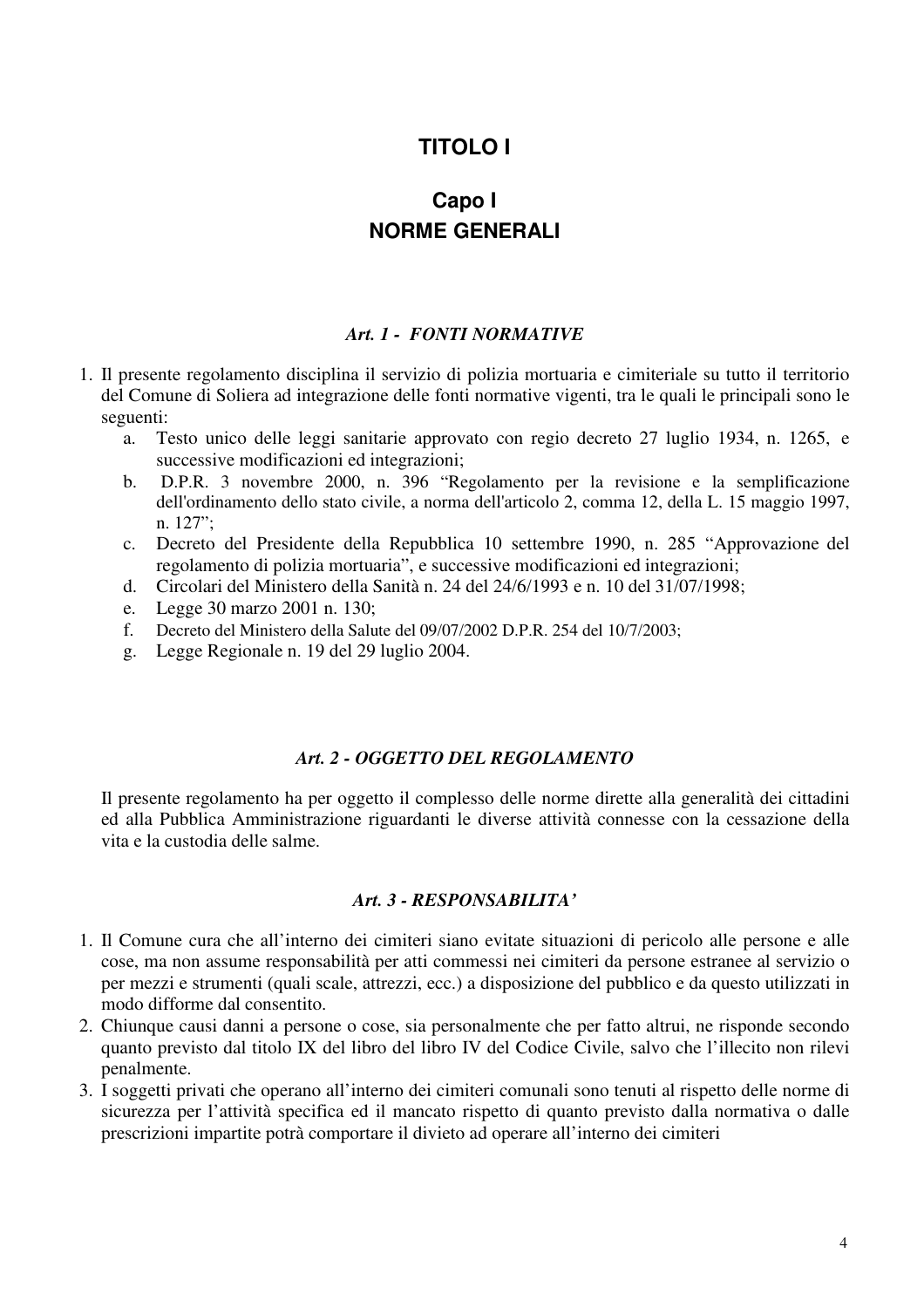# **Capo II ORGANIZZAZIONE DEI SERVIZI CIMITERIALI**

#### *Art. 4 - COMPETENZE*

- 1. Le funzioni di polizia mortuaria di competenza del Comune sono esercitate dal Sindaco, quale Ufficiale di Governo e Autorità Sanitaria Locale.
- 2. I servizi inerenti la polizia mortuaria e i servizi cimiteriali vengono effettuati attraverso le forme di gestione individuate dal D.lgs. 267/2000, compatibilmente con le funzioni da svolgere.

#### *Art. 5 – AMBITO DI APPLICAZIONE*

- 1. Il presente regolamento disciplina, in conformità alle disposizioni di cui all'art. 1), i servizi amministrativi relativi alla polizia mortuaria e cimiteriali del Comune di Soliera, assegnati all'ufficio servizi cimiteriali e di polizia mortuaria comunale, intendendosi per tali quelli riferiti ai cadaveri, resti e ceneri, alla concessione di loculi e ai seppellimenti in generale, ai trasporti funebri, alla cremazione, alla dispersione delle ceneri e, in genere, alle diverse attività di polizia mortuaria.
- 2. Sono di competenza dell'ufficio tecnico e dell'ufficio manutenzione comunale le attività proprie inerenti le eventuali autorizzazioni e nulla osta per la costruzione di nuovi manufatti e/o per l'esecuzione di manutenzioni ordinaria di loculi, tombe di famiglia, cellette-ossari, etc., su richiesta dei concessionari; gli interventi manutentivi periodici ordinari e quelli straordinari presso i cimiteri e le aree di pertinenza degli stessi al fine di garantire la conservazione delle strutture medesime, comprese le aree a verde; e in genere alla diverse attività connesse con il mantenimento delle strutture e della loro custodia.

#### *Art. 6 - SERVIZI GRATUITI*

- 1. Sono gratuiti i servizi di interesse pubblico o indispensabili, esplicitamente classificati gratuiti dalla legge e specificati dal presente regolamento.
- 2. Tra i servizi gratuiti sono da considerare i seguenti:
	- a. la visita necroscopica;
	- b. il servizio di osservazione dei cadaveri;
	- c. il recupero e trasporto al deposito di osservazione o all'obitorio delle salme delle persone decedute in seguito a qualsiasi accidente nella pubblica via o in luogo pubblico;
	- d. l'utilizzo dell'area per l'inumazione in campo comune;
	- e. la deposizione delle ossa nell'ossario comune e nel cinerario comune;
	- f. la dispersione delle ceneri in eventuali spazi comuni previsti nei cimiteri comunali o in natura;
	- g. la fornitura del feretro e /o del servizio di trasporto e le spese di sepoltura in un cimitero del comune per le salme di persone i cui familiari non risultino in grado di sostenere la spesa, sempre che non vi siano persone od enti che se ne facciano carico. Lo stato di indigenza o di bisogno è dichiarato dai Servizi Sociali del Comune sulla scorta delle informazioni assunte sulla composizione del nucleo familiare e sulla situazione economica degli interessati. Al verificarsi delle presenti condizioni i cadaveri saranno collocati con le modalità più convenienti per l'Amministrazione comunale tenendo anche conto dell'eventuale disposizione in vita del defunto, relativa alla cremazione.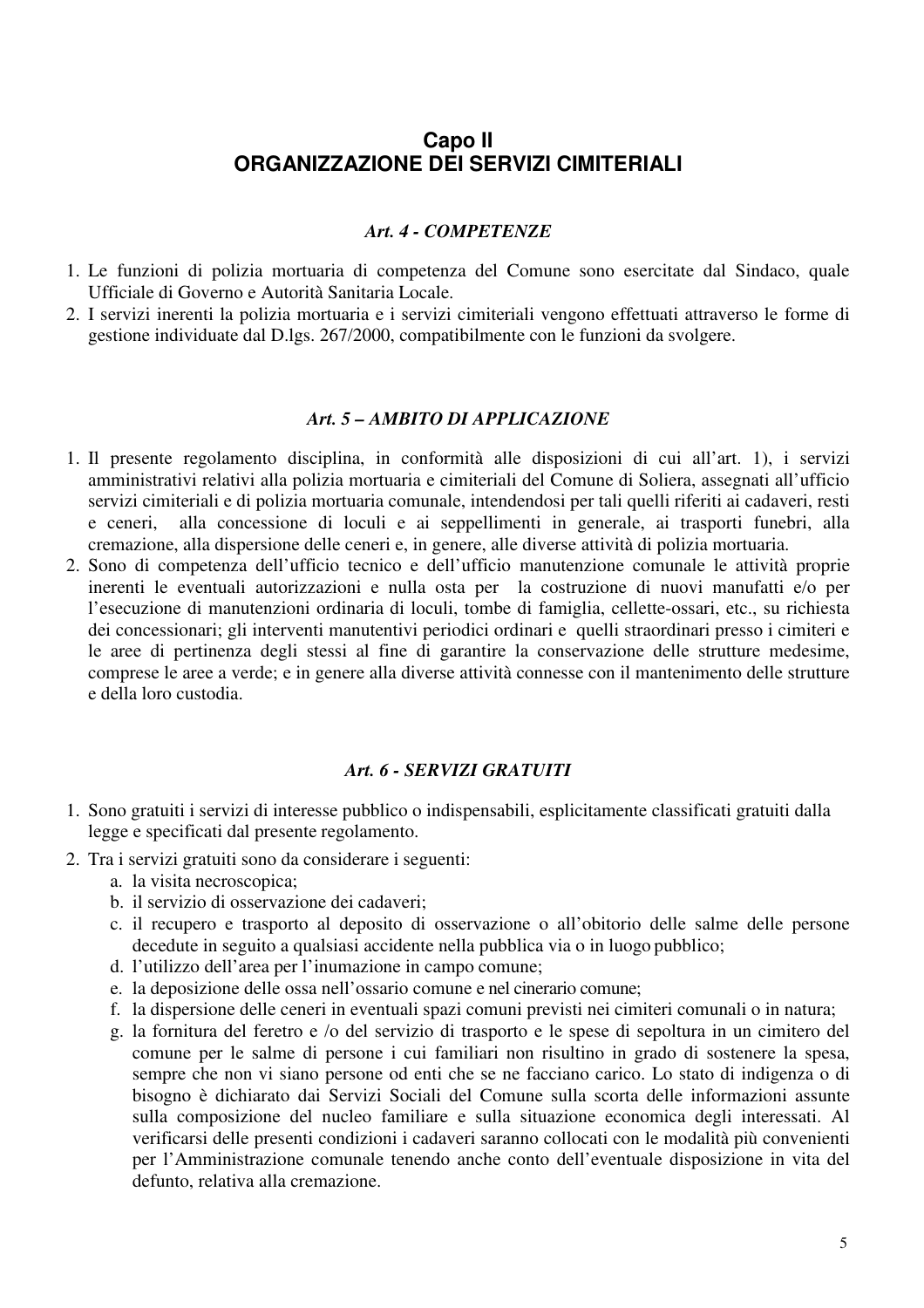# *Art. 7 - SERVIZI A PAGAMENTO*

- 1. Tutti gli altri servizi non elencati all'articolo precedente (Art. 6) sono da considerarsi a pagamento. In particolare tra i servizi sottoposti al pagamento di una tariffa vanno compresi i seguenti:
	- a. Concessione loculi (loculi, loculi ossari, loculi cinerari);
	- b. Concessione di tombe di famiglia e di aree per la realizzazione di tombe di famiglia;
	- c. Escavazione fosse per inumazione ed esumazione;
	- d. Operazioni di tumulazione, estumulazione, riduzione di resti mortali;
	- e. Traslazione salme;
	- f. Apertura e chiusura straordinaria dei loculi;
	- g. L'inumazione e la tumulazione di salme per le quali vi sia disinteresse da parte dei familiari, con recupero delle spese a carico del coniuge/unito civilmente o dei parenti, nei modi previsti dal relativo vigente regolamento;
	- h. Le esumazioni e le estumulazioni di salme qualora vi sia disinteresse da parte dei familiari, con recupero delle spese a carico del coniuge/unito civilmente o parenti, nei modi previsti dal relativo vigente regolamento.
- 2. Al verificarsi delle condizioni di cui ai punti g) e h) le salme o i resti saranno collocati in uno dei cimiteri comunali ad esclusiva discrezione dell'Amministrazione.
- 3. I servizi di cui al comma precedente sono sottoposti al pagamento delle tariffe stabilite dall'Amministrazione Comunale annualmente con proprio atto.
- 4. La Giunta Comunale, nel rispetto dei criteri generali fissati dal presente regolamento, aggiorna le tariffe dei servizi a pagamento per l'anno finanziario successivo. Se la Giunta non modifica le tariffe, si intendono rinnovate quelle in vigore.
- 5. L'Amministrazione Comunale con proprio atto può individuare particolari servizi da erogare a tariffa agevolata, purché venga quantificato l'onere per l'amministrazione comunale.

# *Art. 8 - INFORMAZIONI DI INTERESSE GENERALE*

- 1. L'ufficio servizi cimiteriali pubblica e aggiorna la relativa sezione del sito web istituzionale, con le informazioni di interesse generale, in particolare pubblica:
	- a. l'orario di apertura e chiusura dei cimiteri comunali;
	- b. copia del "regolamento di polizia mortuaria e dei servizi cimiteriali" vigente;
	- c. l'elenco delle sepolture soggette ad esumazione ordinaria nel corso dell'anno;
	- d. l'elenco delle concessioni cimiteriali in scadenza nel corso dell'anno;
	- e. ogni altro atto o documento la cui conoscenza venga ritenuta opportuna per gli interessati o per il pubblico.

# *Art. 9 - REGISTRO DELLE SEPOLTURE*

- 1. Presso il servizio cimiteriale è tenuto un registro delle operazioni cimiteriali di cui all'art. 52 del D.P.R. 285/90, relativo all'aggiornamento delle posizioni delle concessioni e dei concessionari e dei turni di rotazione nei campi di sepoltura. Detto registro è tenuto con mezzi informatici. L'accesso è disciplinato da quanto previsto dalla Legge 241/1990.
- 2. Il registro è documento probatorio, fino a prova contraria, delle variazioni avvenute nelle concessioni relative ai cimiteri comunali.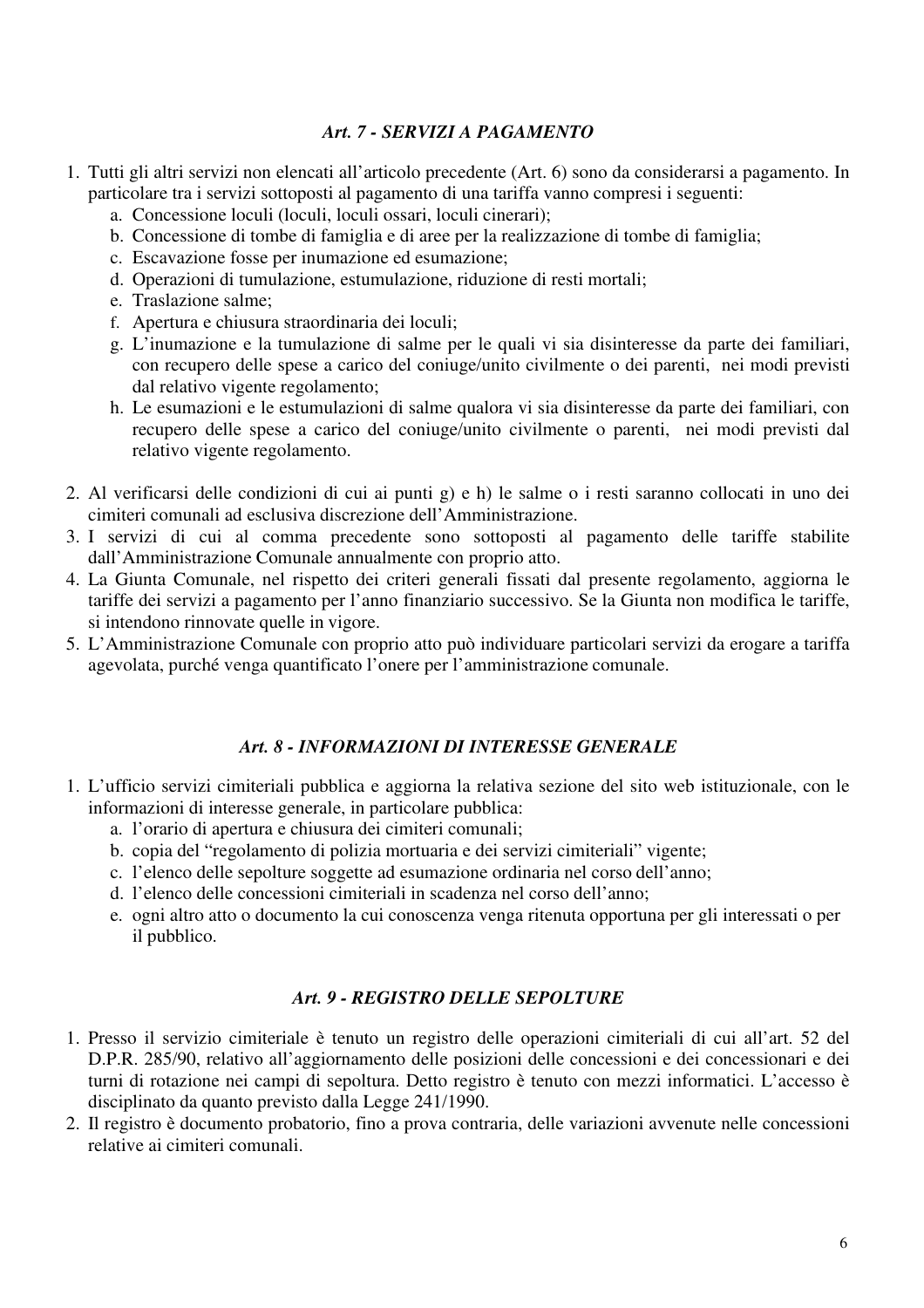- 3. Sul registro deve essere annotata la posizione del loculo o della fossa che deve coincidere con quello apposto su ogni sepoltura nel cimitero .
- 4. Sul registro viene annotata ogni sepoltura, ogni modificazione o cessazione che si verifica e comunque ogni operazione cimiteriale.
- 5. Il registro deve contenere almeno le seguenti indicazioni:
	- a. generalità del defunto e dei defunti;
	- b. il numero d'ordine dell'autorizzazione al seppellimento o della cremazione;
	- c. le generalità del concessionario;
	- d. gli estremi del contratto di concessione;
	- e. la natura e la durata della concessione;
	- f. le operazioni cimiteriali relative a traslazione di salme, ceneri e resti con gli estremi della provenienza o della destinazione.

# **Capo III FUNERALI E TRASPORTI FUNEBRI**

# *Art. 10 - DENUNCIA DELLA MORTE*

1. La denuncia di morte viene fatta all'ufficiale di stato civile come previsto dalla legislazione vigente.

# *Art. 11 - FERETRI*

- 1. Al fine di tutelare la sicurezza e la salute pubblica, con riferimento:
	- a. alle modalità di deposizione della salma nei feretri,
	- b. alle operazioni di verifica e di chiusura dei medesimi,
	- c. alle caratteristiche tecniche che devono avere i feretri in relazione al tipo di sepoltura cui sono destinati (inumazione, cremazione, tumulazione) o al trasporto,
	- d. alle operazioni di seppellimento di cadavere portatore di radioattività.
- 2. E' fatto obbligo a chiunque di attenersi scrupolosamente alle norme vigenti tempo per tempo.
- 3. Nessuna salma può essere sepolta se non chiusa in feretro con le caratteristiche di cui agli artt. 75 e 77 del DPR 285/90.
- 4. La salma deve essere collocata nel feretro rivestita con abiti o decentemente avvolta in lenzuola.
- 5. Le salme destinate all'inumazione devono essere rivestite con abiti o lenzuola in tessuto biodegradabile. Si raccomanda di eliminare qualsiasi altro oggetto non degradabile.

# *Art. 12 - MODALITA' DI TRASPORTO E PERCORSO*

- 1. I criteri generali di fissazione degli orari, le modalità ed i percorsi dei trasporti funebri sono determinati con ordinanza del Sindaco.
- 2. Il trasporto, fatte salve le eccezionali limitazioni di cui all'art. 27 t.u. della legge di pubblica sicurezza, comprende: il prelievo della salma dal luogo del decesso, dal deposito di osservazione o dall'obitorio, il tragitto alla casa e al luogo dove si svolgono le esequie, la relativa sosta per lo stretto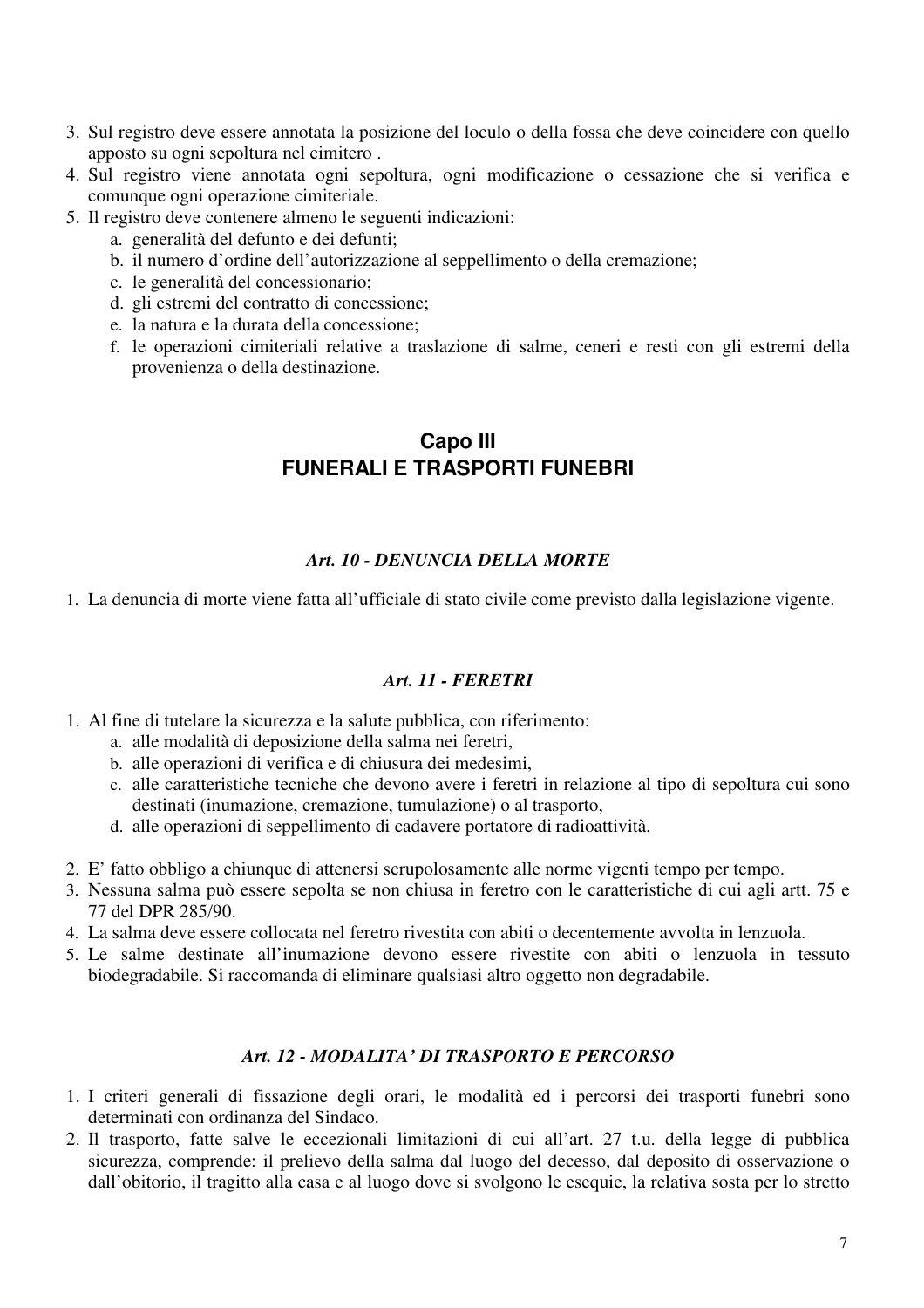tempo necessario ad officiare il rito civile o religioso, il proseguimento fino al cimitero o ad altra destinazione richiesta seguendo il percorso più breve.

- 3. Nessuna altra sosta, salvo casi di forza maggiore, può farsi durante il percorso. Per eventuali cerimonie diverse dalle rituali, occorre la preventiva autorizzazione dell'ufficio di Polizia Mortuaria;
- 4. Ove i cortei, per il numero di partecipanti, fossero di notevole lunghezza si dovrà lasciare il passo ai mezzi del servizio di trasporto pubblico, ai veicoli dei pompieri, ai servizi urgenti di assistenza pubblica e di pubblica sicurezza. In ogni altro caso è vietato fermare, disturbare ed interrompere in qualunque modo il passaggio di un corteo funebre.
- 5. Nei casi speciali di concorso assai numeroso di persone, l'agenzia funebre incaricata, prenderà accordi con il comando di Polizia Locale per gli opportuni provvedimenti di circolazione atti a favorire lo svolgimento del corteo. In via generale il comando della Polizia Locale assicura la presenza di personale per consentire il regolare svolgimento dei cortei funebri.

#### *Art. 13 - ESERCIZIO DEL SERVIZIO FUNEBRE*

1. Nel territorio del Comune il servizio di trasporto funebre non è esercitato con diritto di privativa, lasciando la libertà di esercitare i trasporti alle ditte autorizzate indicate dai familiari.

#### *Art. 14 - ORARIO DEI FUNERALI*

- 1. L'addetto all'ufficio Servizi Cimiteriali fisserà di norma l'ora dei funerali secondo l'ordine di presentazione delle richieste tenendo conto, se necessario, del momento del decesso; fornirà i chiarimenti richiesti e prenderà i provvedimenti che si renderanno necessari trasmettendo gli eventuali ordini al personale incaricato.
- 2. Di norma, al fine di garantire la dovuta discrezione allo svolgimento della cerimonia, tra una sepoltura e l'altra nello stesso cimitero, nello stesso giorno, deve trascorrere un minimo di un'ora.

#### *Art. 15 - RITI RELIGIOSI*

- 1. I sacerdoti della Chiesa Cattolica ed i ministri degli altri culti, di cui all'art. 8 della Costituzione, che accompagnano il feretro, si conformano alle disposizioni del presente regolamento.
- 2. La salma può sostare in chiesa per il tempo necessario alla cerimonia religiosa.

#### *Art. 16 - TRASPORTO PER TUMULAZIONE E CREMAZIONE*

- 1. Il trasporto di salme, resti e ceneri, deve essere preventivamente autorizzato in conformità alla normativa nazionale.
- 2. La domanda deve essere corredata dell'autorizzazione al seppellimento rilasciata dall'ufficiale dello stato civile nel caso di trasporto di cadavere; nel caso di trasporto/traslazione di resti mortali/ossei, successiva alla prima sepoltura è sufficiente l'indicazione dei dati anagrafici del defunto.
- 3. Dell'autorizzazione al trasporto è dato avviso al Sindaco del comune nel quale la salma viene trasferita per il seppellimento, nonché ai Sindaci dei comuni intermedi quando in essi siano tributate onoranze.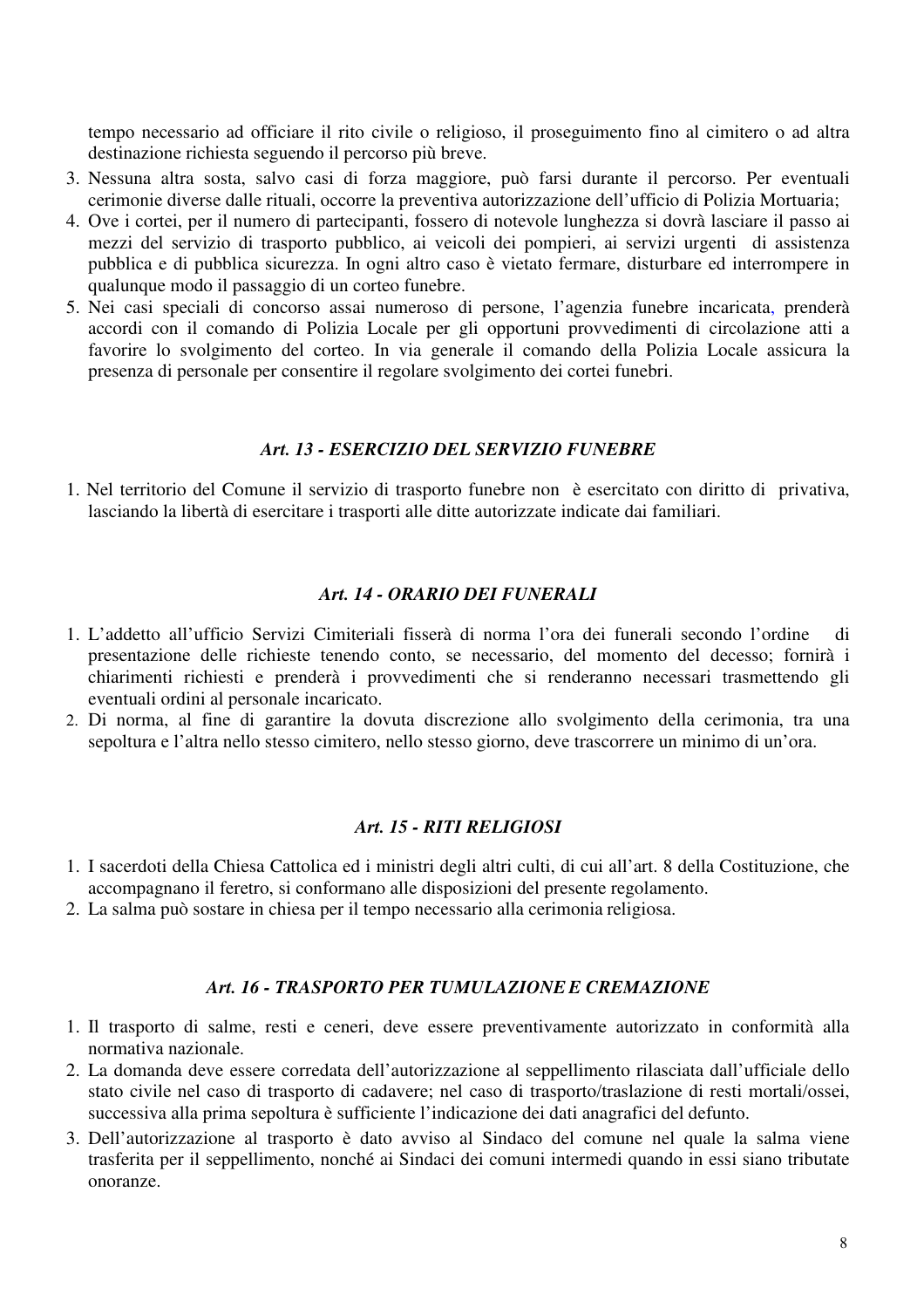4. Le salme provenienti da altro comune, devono di norma essere trasportate direttamente al cimitero, ove è accertata la regolarità dei documenti e delle caratteristiche dei feretri in rapporto alla sepoltura cui sono destinati, secondo quanto risulta dalla documentazione prodotta e dal sigillo di ceralacca sul cofano, ove presente.

#### *Art. 17 - TRASPORTO DI CENERI E RESTI*

- 1. Il trasporto di ossa umane, di resti mortali assimilabili e di ceneri deve essere preventivamente autorizzato, come disposto dall'art.16 co. 1.
- 2. Le misure precauzionali igieniche stabilite per il trasporto di salme, non si applicano al trasporto di ceneri, di ossa umane e di resti mortali assimilabili.
- 3. Le ossa umane e i resti mortali assimilabili debbono essere raccolti in una cassetta di zinco non inferiore a m 0,660, chiusa con saldatura anche a freddo e recante nome e cognome del defunto o, se sconosciuto, l'indicazione del luogo e della data di rinvenimento.
- 4. Le ceneri devono essere raccolte in urne sigillate, con ceralacca, piombo o altro analogo sistema, che consenta di verificare che non sono state manomesse.

# **TITOLO II**

# **Capo I CIMITERI**

#### *Art. 18 - ELENCO CIMITERI*

- 1. Il Comune di Soliera provvede al servizio di seppellimento nei seguenti cimiteri:
	- cimitero del Capoluogo;
	- cimitero di Limidi;
	- cimitero di Sozzigalli.

# *Art. 19 - PIANO CIMITERIALE*

- 1. Nel cimitero sono individuati spazi o zone costruite da destinare a:
	- campi di inumazione comune;
	- tumulazioni;
	- cellette ossario;
	- cellette per urne cinerarie;
	- ossario/cinerario comune;
	- tombe di famiglia e aree destinate alla realizzazione di tombe di famiglia;
	- Giardino delle Rimembranze per la dispersione delle ceneri.
- 2. Nei cimiteri del territorio comunale non sono ammesse oltre a quelle già esistenti, tombe di famiglia e/o per collettività da destinare in modo perpetuo.
- 3. Possono inoltre essere individuati reparti speciali, come meglio specificato al successivo art. 20.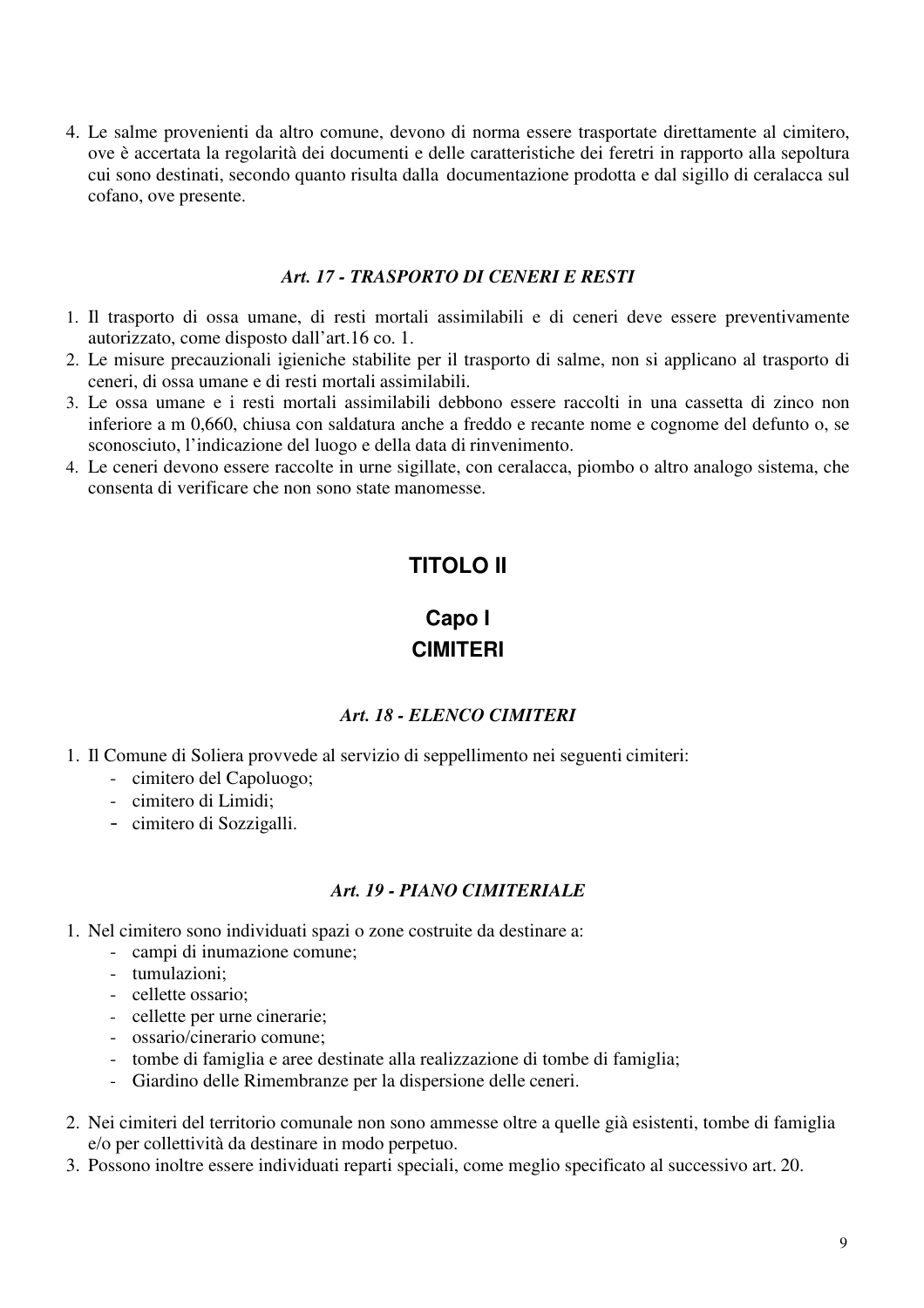#### *Art. 20 - REPARTI SPECIALI*

- 1. Nell'interno del cimitero è possibile prevedere reparti speciali, individuati nel piano regolatore cimiteriale, destinati al seppellimento delle salme ed alla conservazione dei resti, ceneri ed ossa di persone appartenenti a culti diversi da quello cattolico o a comunità straniere.
- 2. Le spese maggiori per le opere necessarie per tali reparti, per la maggior durata della sepoltura rispetto a quella comune, sono a carico delle comunità richiedenti.
- 3. In via eccezionale altri reparti speciali possono essere istituiti per il seppellimento di persone decedute a seguito di calamità o appartenenti a categorie individuate dal Consiglio Comunale.

### *Art. 21 - AMMISSIONE NEL CIMITERO E NEI REPARTI SPECIALI*

- 1. Nei cimiteri, salvo sia richiesta altra destinazione, sono ricevute e seppellite, senza distinzione di origine, di cittadinanza o di religione, le salme, le ceneri, i resti mortali e ossei, di persone:
	- a. decedute nel territorio del Comune di Soliera, ovunque avessero in vita la residenza;
	- b. ovunque decedute, che avevano nel Comune di Soliera al momento della morte la propria residenza;
	- c. che hanno avuto in vita la loro residenza anagrafica nel Comune di Soliera;
	- d. che hanno il coniuge/unito civilmente, gli ascendenti ed i discendenti in linea retta, i fratelli e le sorelle, residenti o sepolti nel Comune di Soliera;
	- e. i nati morti ed i prodotti del concepimento;
	- f. i resti mortali o le ceneri delle persone sopra elencate.
	- g. Indipendentemente dalla residenza e dal luogo della morte sono ricevute le salme, le ceneri o i resti mortali delle persone concessionarie nel cimitero di sepolture private individuali o di famiglia.
- 2. Per i casi non previsti nel comma precedente, l'autorizzazione può esser concessa dal Sindaco con proprio atto, in casi del tutto eccezionali e motivati, sentito il responsabile del servizio cimiteriale.
- 3. In conformità ai criteri di cui al precedente comma 1), nei parti speciali sono ricevute le salme di persone che ne hanno diritto ai sensi dell'art. 20, salvo che non avessero manifestato l'intenzione di essere sepolte nel cimitero comune. A tale comunicazione provvedono i parenti più prossimi di grado.

#### *Art. 22 - AMMISSIONE NEI CIMITERI DI FRAZIONE*

1. Nei cimiteri di frazione sono di preferenza accolte, compatibilmente con la loro ricettività, le salme delle persone che avevano al momento della morte la propria residenza nei rispettivi territori frazionali.

# *Art. 23 - SEPOLTURE NEI GIORNI FESTIVI*

- 1. Di norma la domenica e nei giorni festivi (1° gennaio, 6 gennaio, Pasqua, 1° maggio, 2 giugno, 24 giugno, 15 agosto, 1° novembre, 8 dicembre e 25 dicembre) non hanno luogo sepolture.
- 2. Per gravi motivi, il Sindaco potrà autorizzare con proprio atto la sepoltura anche nei giorni sopra indicati.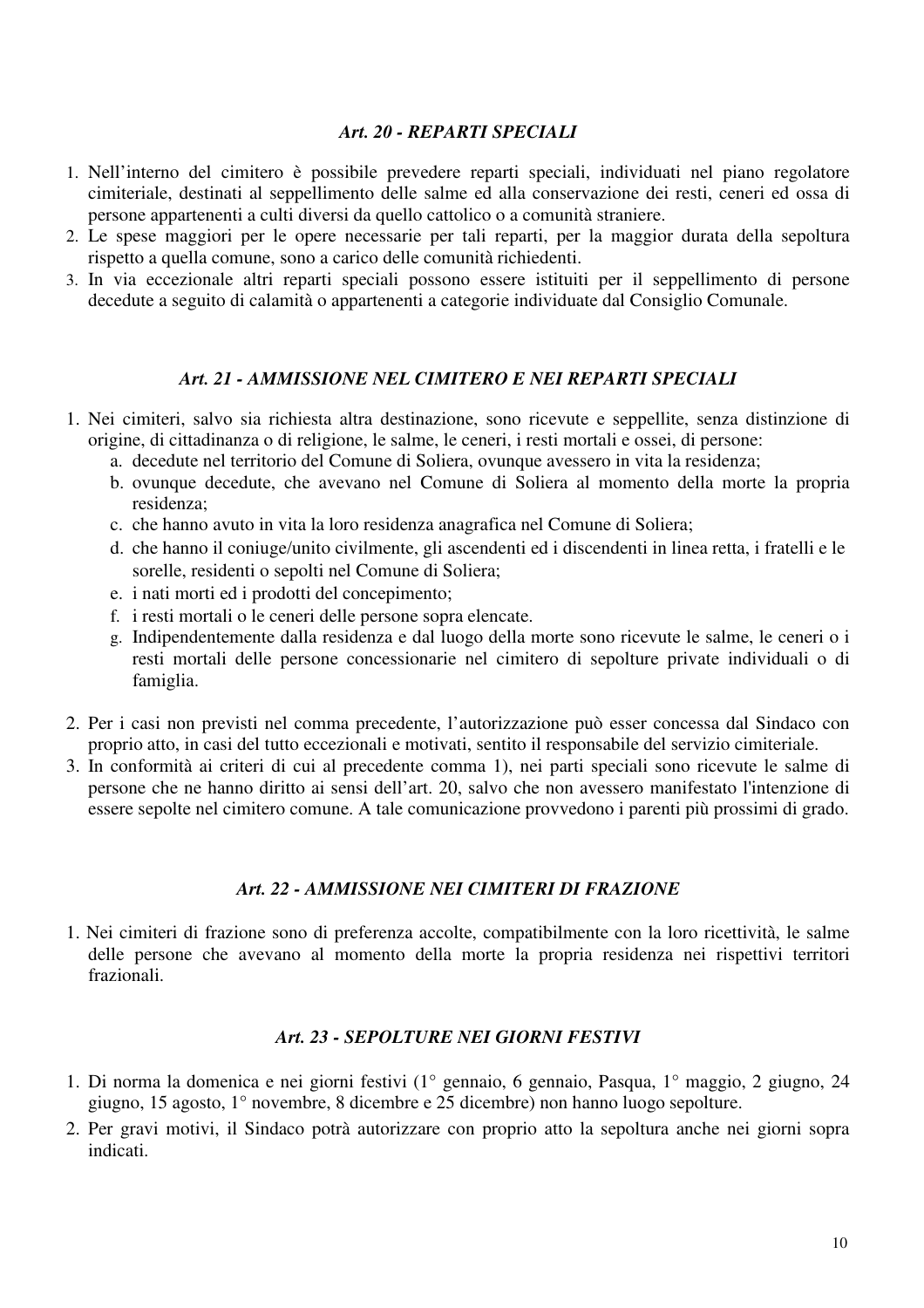# **Capo II INUMAZIONE, TUMULAZIONE E CREMAZIONE**

#### *Art. 24 - INUMAZIONI*

- 1. Le sepolture per inumazione sono comuni, hanno durata decennale e l'area è assegnata gratuitamente.
- 2. Le fosse per le inumazioni devono avere la profondità di 2 metri per 2,20 di lunghezza e 0,80 di larghezza e debbono distare almeno 50 cm l'una dall'altra.
- 3. Ogni fossa nei campi di inumazione è contraddistinta, salvo diversa soluzione prescelta dai privati a norma del successivo comma 5 da un cippo fornito e messo in opera dal comune, costituito da materiale resistente agli agenti atmosferici e portante un numero progressivo.
- 4. Sul cippo verrà applicata sempre a cura del comune una targhetta di materiale inalterabile con l'indicazione del nome cognome, data di nascita e di morte del defunto.
- 5. E' autorizzata dal comune l'installazione, in sostituzione del cippo, di copritomba di superficie non superiore ai due terzi della superficie della fossa e/o di lapidi, croci, monumenti, ricordi, simboli, secondo le forme, le misure, i materiali consoni al carattere e alla durata delle sepolture.
- 6. L'installazione delle lapidi, dei copritomba e degli altri manufatti, la loro manutenzione e la loro conservazione in stato decoroso, fanno interamente carico ai richiedenti o loro aventi causa.
- 7. E' consentito delimitare le fosse utilizzando unicamente ghiaia di colore bianco
- 8. Sul copritomba apposto dai famigliari a propria cure e spese, deve essere apposto il cognome, nome, data di nascita e data di morte del defunto. E' consentita altresì l'apposizione di fotografie del defunto, brevi frasi di commemorazione, etc.. In ogni caso deve essere rispettato il decoro e la dignità del defunto e del cimitero.
- 9. Trascorso il normale periodo di dieci anni le opere di cui ai commi precedenti restano di proprietà del Comune qualora i concessionari non provvedano al tempestivo ritiro.
- 10. In caso di incuria, abbandono o morte dei soggetti tenuti alla conservazione il Comune provvede con proprie disposizioni.

### *Art. 25 - FIORI SULLE SEPOLTURE*

1. Sulle sepolture ad inumazione è consentito deporre fiori, corone e coltivare piccole aiuole, purché con le radici e i rami non ingombrino le tombe vicine. Le aiuole potranno occupare soltanto la superficie della fossa; sono ammessi pure arbusti di altezza non superiore a m 1,10. In caso di inadempienza il Comune provvederà allo sgombero, al taglio, allo sradicamento.

#### *Art. 26 - TUMULAZIONI*

- 1. Il Comune di Soliera mette a disposizione per le sepolture:
	- a. loculi individuali;
	- b. loculi ossario;
	- c. loculi cinerari;

e qualora ve ne sia la disponibilità anche tombe di famiglia e aree destinate alla realizzazione di tombe di famiglia.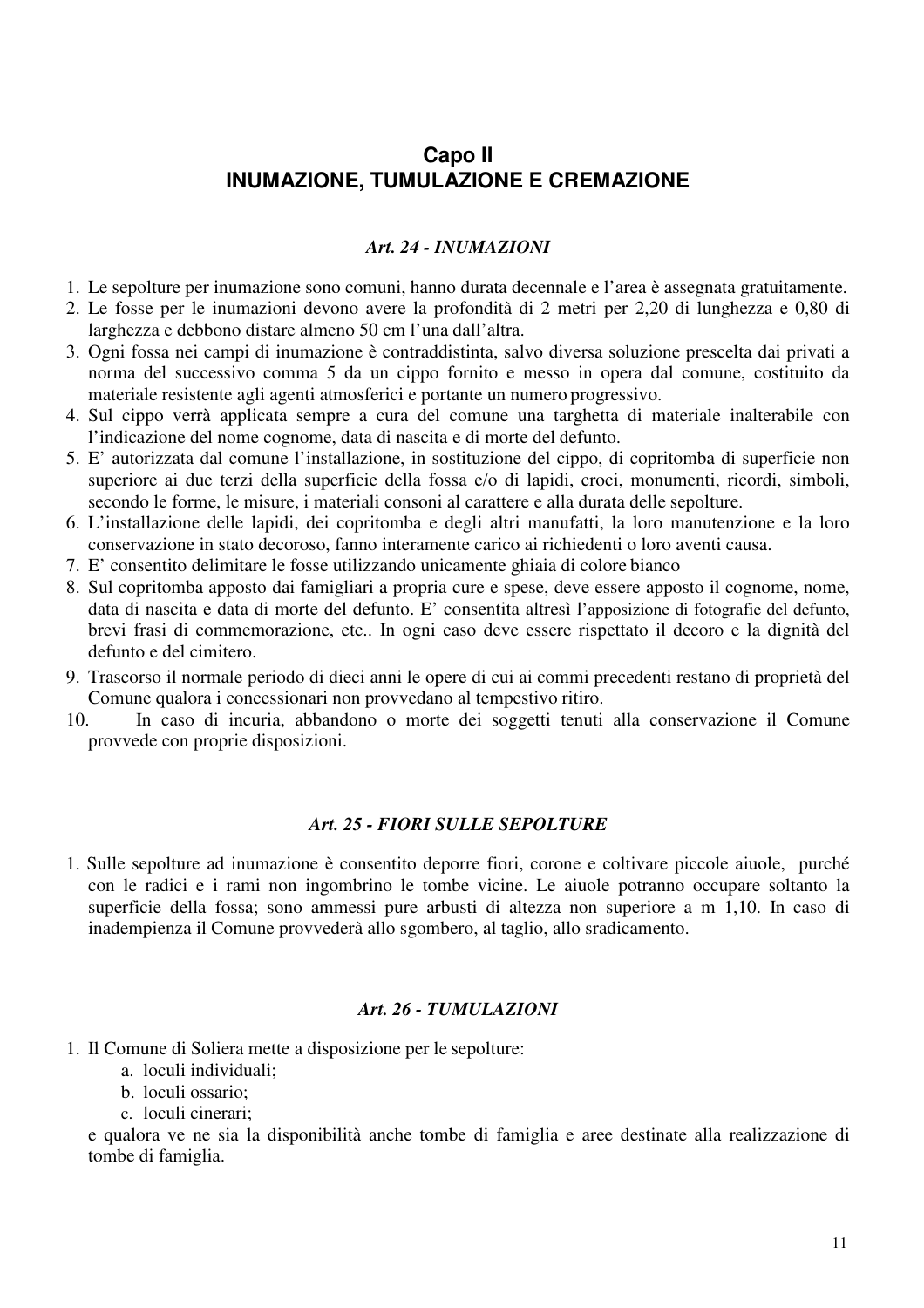- 2. I loculi individuali vengono concessi privi di lapide. Il Concessionario apporrà a propria cura e spese, entro sei mesi dalla sepoltura, una lapide a copertura del muro grezzo con cui viene sigillato il loculo. Sulla lapide il concessionario deve provvedere ad apporre a propria cura e spese il cognome, nome, data di nascita e data di morte del defunto. E' consentita altresì l'apposizione di fotografie del defunto, brevi frasi di commemorazione, etc.. In ogni caso deve essere rispettato il decoro e la dignità del defunto e del cimitero.
- 3. I loculi ossari vengono concessi di norma privi di lapide. Il Concessionario apporrà a propria cura e spese, entro sei mesi dalla sepoltura, una lapide a copertura del muro grezzo con cui viene sigillato il loculo, salvo i caso di ossari prefabbricati già dotati di lapide. Sulla lapide il concessionario deve provvedere ad apporre a propria cura e spese , il cognome, nome, data di nascita e data di morte del defunto. E' consentita altresì l'apposizione di fotografie del defunto, brevi frasi di commemorazione, etc.. In ogni caso deve essere rispettato il decoro e la dignità del defunto e del cimitero.
- 4. I Loculi cinerari vengono concessi completi di sportelli e di chiusura a chiave; la chiave è in duplice copia, una custodita dagli addetti presso il cimitero ed una consegnata ai familiari. E' fatto assoluto divieto di trasportare l'urna cineraria fuori dal loculo.
- 5. Dall'esterno devono essere visibili i dati identificativi del defunto (nome e cognome, data di nascita e di morte), quindi le urne devono essere posizionate in modo che siano leggibili dall'esterno i predetti dati. Se ciò non fosse possibile il concessionario deve provvedere ad apporre a propria cura e spese, i dati del defunto su apposite targhe. La targa non deve superare le seguenti dimensioni: cm 15 di larghezza, cm 10 di altezza, cm 0,2 di spessore. E' consentita altresì l'apposizione di fotografie del defunto, brevi frasi di commemorazione, etc.. In ogni caso deve essere rispettato il decoro e la dignità del defunto e del cimitero.

### *Art. 27 - CONCESSIONI*

- 1. Le concessioni in uso dei manufatti costruiti dal comune per la tumulazione disciplinati nel presente e nei successivi articoli riguardano le sepolture individuali: loculi , loculi ossario e loculi cinerari. Le modalità di concessione delle tombe di famiglia e delle aree destinate alla realizzazione di tombe di famiglia sono disciplinate rispettivamente all'art. 40 e 41 del presente regolamento.
- 2. I loculi possono ospitare una sola salma racchiusa in una duplice cassa, l'una di legno e l'altra di metallo.
- 3. Qualora venga richiesto di effettuare una nuova immissione in un loculo già concessionato, gli aventi diritto potranno immettere esclusivamente resti mortali o ceneri dietro il pagamento del 20% della tariffa corrente di concessione del loculo, proporzionata agli anni rimanenti di concessione del loculo di destinazione.
- 4. E' consentito l'inserimento di più urne all'interno dei loculi ossari e cinerari, fino alla completa capienza, dietro il pagamento del 20% della tariffa vigente di concessione del loculo ossario/cinerario, proporzionata agli anni rimanenti di concessione del loculo di destinazione.
- 5. Il diritto di sepoltura è circoscritto alla sola persona per la quale il loculo è concesso; non può essere ceduto in alcun modo, né per qualsiasi titolo a terzi.
- 6. Il rilascio della concessione è subordinato al pagamento della tariffa fissata ai sensi dell'art. 7 del presente regolamento. Il pagamento deve essere effettuato tassativamente entro sei mesi dall'occupazione del loculo.
- 7. La concessione è regolata da contratto stipulato ai sensi dell'art. 192 del D.Lgs. 267/2000 dal responsabile del Settore cui appartiene il Servizio Cimiteriale, previa assegnazione del manufatto da parte dell'ufficio servizi cimiteriali cui è affidata l'istruttoria dell'atto.
- 8. La concessione si perfeziona con la firma del contratto da parte del responsabile del settore competente, subordinata al completo pagamento della relativa tariffa. In caso di mancato o parziale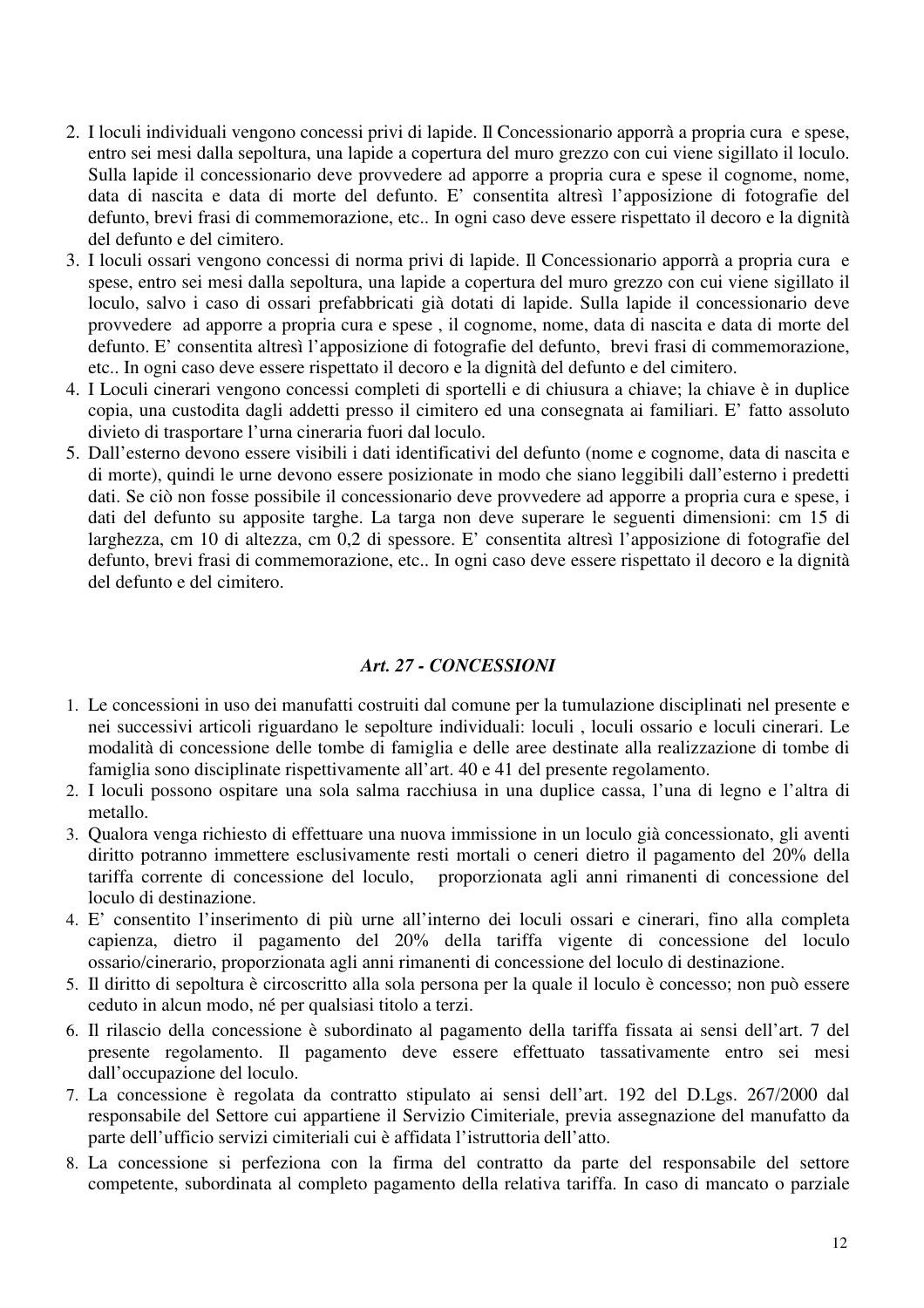pagamento della tariffa, si procede ad attivare il competente ufficio per la riscossione coattiva del credito. Nel caso di infruttuosa riscossione, l'ufficio servizi cimiteriali, dopo preavviso all'interessato, dispone la estumulazione e inumazione a terra del defunto, a spese della controparte.

- 9. Il diritto d'uso di una sepoltura consiste in una concessione amministrativa a tempo determinato e revocabile, su beni soggetti al regime dei beni demaniali e lascia integro il diritto alla nuda proprietà del comune.
- 10.Oggetto della concessione è unicamente il loculo. Il Concessionario apporrà a propria cura e spese una lapide a copertura del muro grezzo con cui viene sigillato il loculo. Il Concessionario e le ditte da questi interpellate per il posizionamento della lapide, per l'apposizione di epigrafi, per interventi di messa in sicurezza o ripristino della lapide medesima, devono seguire quanto previsto nel presente regolamento e le eventuali indicazioni impartite tempo per tempo dagli uffici comunali. Il concessionario è in ogni caso responsabile di eventuali danni cagionati a persone o cose riferibili ai manufatti di proprietà (lapide. coprifossa,vasi, portavasi, ecc..).

#### *Art. 28 - DURATA DELLE CONCESSIONI*

- 1. Le concessioni di cui all'articolo precedente sono a tempo determinato ai sensi dell'art. 92 del D.P.R. 10 settembre 1990, N. 285.
- 2. La durata è fissata: a. loculi individuali anni 30 b. loculi ossario anni 50 c. loculi cinerari anni 60 oppure anni 90 d. tombe di famiglia e aree destinate alla realizzazione di tombe di famiglia anni 99
- 3. I loculi cinerari destinati a ricevere ceneri da resti ossei e da salme non mineralizzate possono essere concessionati unicamente per anni 60.
- 4. A richiesta degli interessati è consentito il rinnovo della concessione in scadenza, per i loculi individuali per un periodo di tempo pari ad anni 15 per una sola volta dietro pagamento della metà della tariffa di concessione vigente al momento del rinnovo.
- 5. Le tombe di famiglia e le aree destinate alla realizzazione di tombe di famiglia sono rinnovabili per un periodo di tempo pari ad anni 99 per una sola volta, dietro pagamento della corrispondente tariffa di concessione vigente al momento del rinnovo.
- 6. I loculi ossari e cinerari non possono essere rinnovati.
- 7. Alla scadenza dei termini di cui sopra, il Comune rientrerà in possesso dei loculi, facendo porre i resti mortali o le ceneri nell'ossario/cinerario comune.

### *Art. 29 - CONCESSIONI PERPETUE*

- 1. Per le concessioni perpetue esistenti come in quelle a scadenza, è consentito l'inserimento di cassette contenenti resti mortali ed urne cinerarie versando una somma pari al 20% della tariffa di concessione del loculo al momento dell'operazione.
- 2. E' possibile mantenere la concessione in perpetuo solo in presenza dell'occupante originario. L'occupazione del loculo con altro feretro è possibile a condizione che l'occupante originario vi permanga comunque. Eventuali operazioni di riduzione/cremazione del feretro già presente nel loculo perpetuo, sono possibili solo contestualmente all'inserimento di un nuovo feretro. L'inserimento di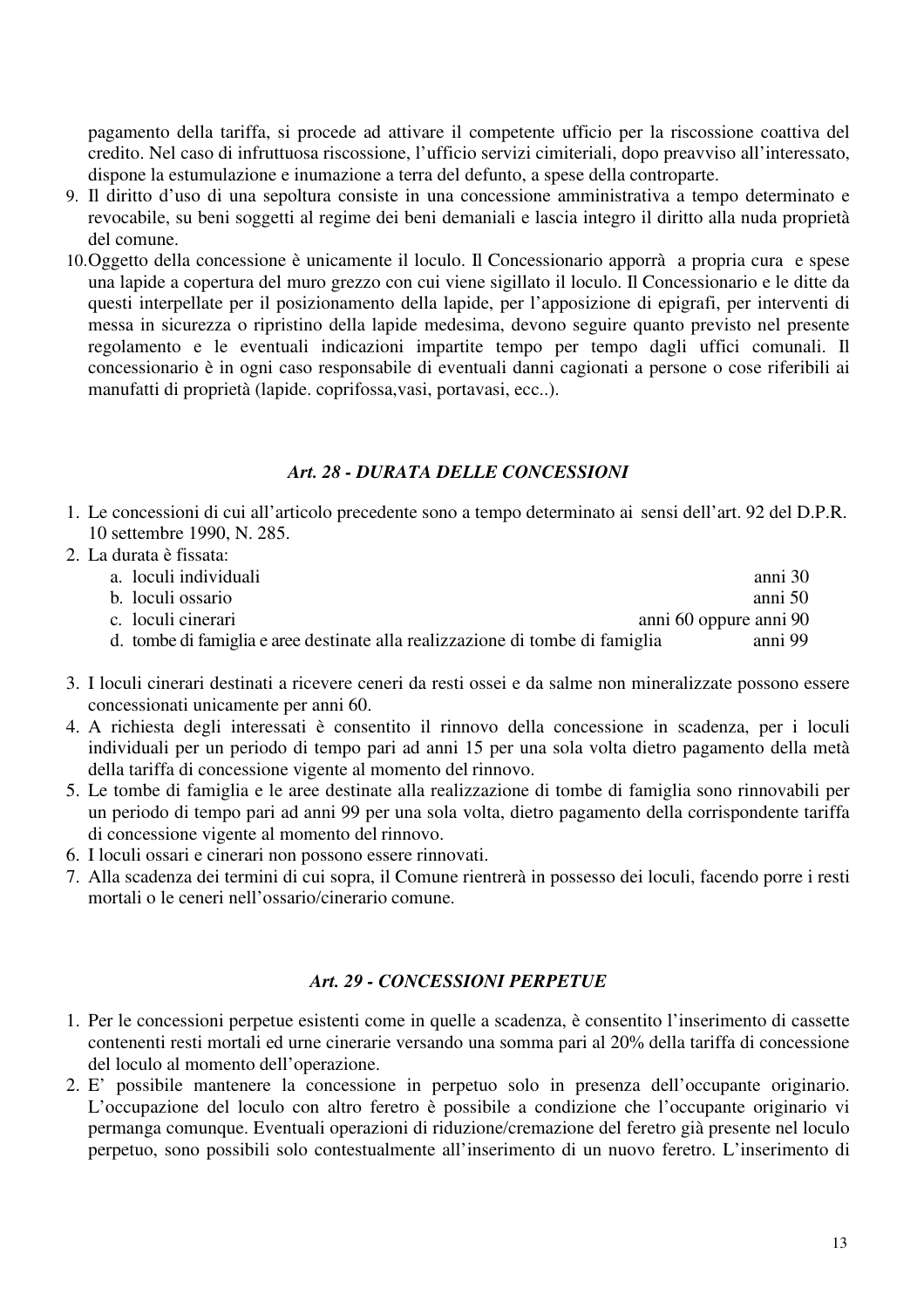un nuovo feretro è soggetto al pagamento di una somma pari al 30% della tariffa di concessione di loculi a scadenza trentennale, vigente al momento dell'operazione.

- 3. In caso di rinuncia della perpetuità verrà stipulato un contratto per anni trenta senza pagamento di nessuna tariffa di concessione, tranne le spese per il bollo.
- 4. I concessionari o gli aventi diritto a tombe di famiglia o a loculi definiti tali, concessi in perpetuo, sono tenuti a provvedere personalmente alla manutenzione ordinaria per conservarli in modo decoroso.
- 5. Qualora si accerti lo stato di abbandono di tali tombe, le stesse saranno acquisite dal Comune ed i resti delle salme verranno tumulati per 30 anni in cellette ossario a cura e spesa dell'Amministrazione comunale.

#### *Art. 30 - MODALITA' DI CONCESSIONE*

- 1. La concessione di manufatti per la tumulazione può avvenire solamente in presenza della salma o ceneri o resti mortali. In particolare la concessione di loculi individuali (per adulti e bambini) può avvenire solo in concomitanza del decesso.
- 2. A tale disposizione è possibile derogare solamente nel caso di coniugi, o equiparati ai sensi del diritto di famiglia, senza figli e di età superiore ad anni 70, ai quali potranno essere concessi due loculi al momento del decesso di uno dei due coniugi. Al momento del decesso del secondo coniuge la concessione deve essere prorogata per il periodo necessario ad assicurare alla salma la permanenza di anni 30 nel loculo. A richiesta dei familiari potrà essere prorogata fino a tale termine la scadenza della concessione del loculo del coniuge deceduto per primo, in modo da allineare il termine di scadenza della concessione di entrambi i coniugi . La proroga delle concessioni comporta il versamento di una somma per il maggior periodo richiesto da calcolarsi applicando le tariffe vigenti al momento della nuova concessione.
- 3. I manufatti indicati sopra sono posti in concessione con le seguenti modalità:
	- a. **Loculi**: gruppo per gruppo ed arcata per arcata, consentendo all'interno dell'arcata volta a volta disponibile la libera scelta ai cittadini. La concessione dei loculi di una nuova arcata avviene quando nell'arcata precedente siano terminati i loculi disponibili nelle file I, II, III.
	- b. **Loculi ossario** gruppo per gruppo ed arcata per arcata, consentendo all'interno dell'arcata volta a volta disponibile la libera scelta ai cittadini. La concessione dei loculi ossario di una nuova arcata avviene quando nell'arcata precedente siano terminati i loculi disponibili nelle file II, III, IV e V.
	- c. **Loculi cinerari** gruppo per gruppo ed arcata per arcata, consentendo all'interno dell'arcata volta a volta disponibile la libera scelta ai cittadini. La concessione dei loculi ossario di una nuova arcata avviene quando nell'arcata precedente siano terminati i loculi disponibili nelle file II, III, IV e V.
- 4. Con la concessione il comune conferisce ai privati il solo diritto d'uso della sepoltura, diritto che non è commerciabile, trasferibile, o comunque cedibile. In caso di violazione di quanto disposto dal presente comma, può essere dichiarata da parte del Responsabile del servizio cimiteriale la decadenza della concessione.
- 5. La concessione non può essere trasferita a terzi ma solamente retrocessa al comune.
- 6. La concessione non può essere fatta a persona o ad enti che mirino a farne oggetto di lucro o di speculazione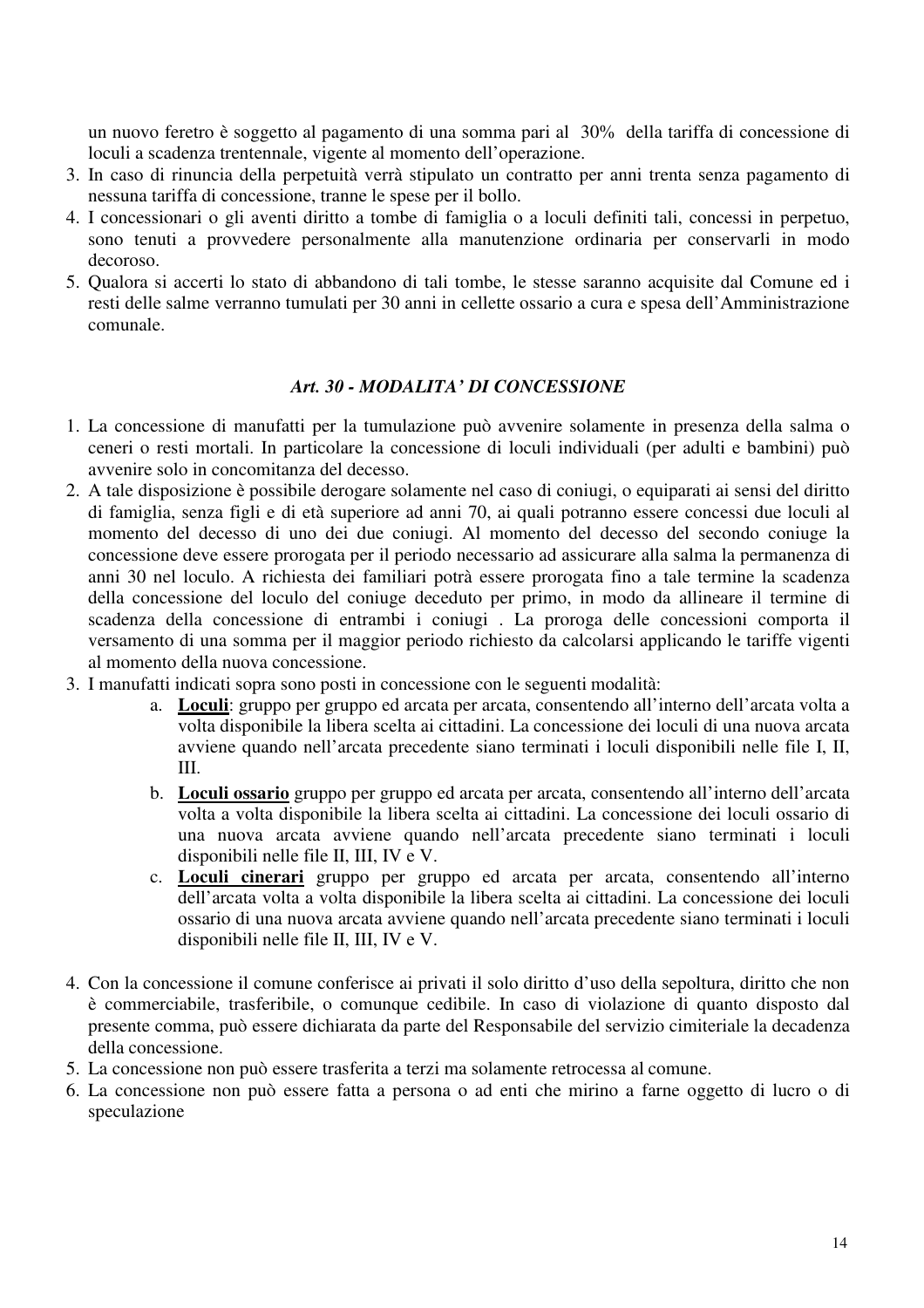#### *Art. 31 - SUBENTRO ALLA TITOLARITA'*

- 1. In caso di decesso del concessionario, gli aventi titolo alla concessione sono individuati ai sensi del Codice Civile.
- 2. Nel caso di cui al comma precedente, eventuali comunicazioni saranno inviate ad uno soltanto, ferma restando la titolarità sulla concessione da parte di tutti gli aventi diritto.

#### *Art. 32 - USO DELLA SEPOLTURA*

- 1. Le concessioni sono rilasciate a favore del richiedente per sé o per i propri parenti**.** I parenti aventi diritto alla sepoltura nel loculo sono:
	- a. gli ascendenti ed i discendenti in linea retta;
	- b. i fratelli e le sorelle
	- c. il coniuge/unito civilmente
- 2. Rimangono tassativamente escluse dal diritto all'uso della sepoltura tutte le persone che non risultino legate al titolare della concessione in uno dei modi sopraesposti. Pertanto risulta vietato al concessionario prestare o vendere l'uso della concessione cimiteriale: la conseguenza è la decadenza della concessone nel caso questa infrazione venga rilevata.
- 3. Per le tombe di famiglia si rimanda al successivo art. 40.

#### *Art. 33 – TRASFERIMENTI*

- 1. Per trasferimento si intende la traslazione di salma, resto mortale o ceneri fra sepolture all'interno dello stesso cimitero, fra sepolture di diversi cimiteri del Comune di Soliera e fuori Comune.
- 2. Al momento della morte è consentita l'assegnazione di due loculi attigui per l'unione di salme di coniuge/unito civilmente, ascendenti e discendenti in linea retta, fratelli e sorelle con la restituzione del loculo precedentemente concesso ed il trasferimento nel nuovo loculo.
- 3. Al momento della cremazione/riduzione è consentita l'assegnazione di massimo due loculi cinerari/ossari attigui per l'unione di ceneri/resti di coniuge/unito civilmente, ascendenti e discendenti in linea retta, fratelli e sorelle, con la restituzione del loculo precedentemente concesso ed il trasferimento nel nuovo loculo cinerario/ossario.
- 4. Il trasferimento è consentito per immissione di cassette ossario/urne cinerarie in loculo già concessionato per l'unione di coniuge/unito civilmente, ascendenti e discendenti in linea retta, fratelli e sorelle con la restituzione del loculo precedentemente concesso e dietro il pagamento del 20% della tariffa corrente di concessione del loculo, proporzionata agli anni rimanenti di concessione del loculo di destinazione. Non si darà luogo ad alcun rimborso.
- 5. E' fatto divieto di trasferimento di salme/ceneri/resti all'interno del cimitero e fra sepolture di diversi cimiteri del Comune di Soliera, in tutti i casi diversi da quelli previsti ai commi precedenti. Sono consentite a richiesta degli interessati, le seguenti eccezioni:
	- a. qualora il feretro sia destinato a loculi oggetto di concessione perpetua, o tombe di famiglia o in cimitero di altro Comune (nel rispetto del regolamento del Comune di destinazione);
	- b. ai cittadini per i quali, causa il documentato esaurimento di loculi vicini, al momento della richiesta non è stato possibile unire coniugi/uniti civilmente, gli ascendenti ed i discendenti in linea retta, i fratelli e le sorelle, sono concessi due loculi attigui con la restituzione delle concessioni precedentemente rilasciate;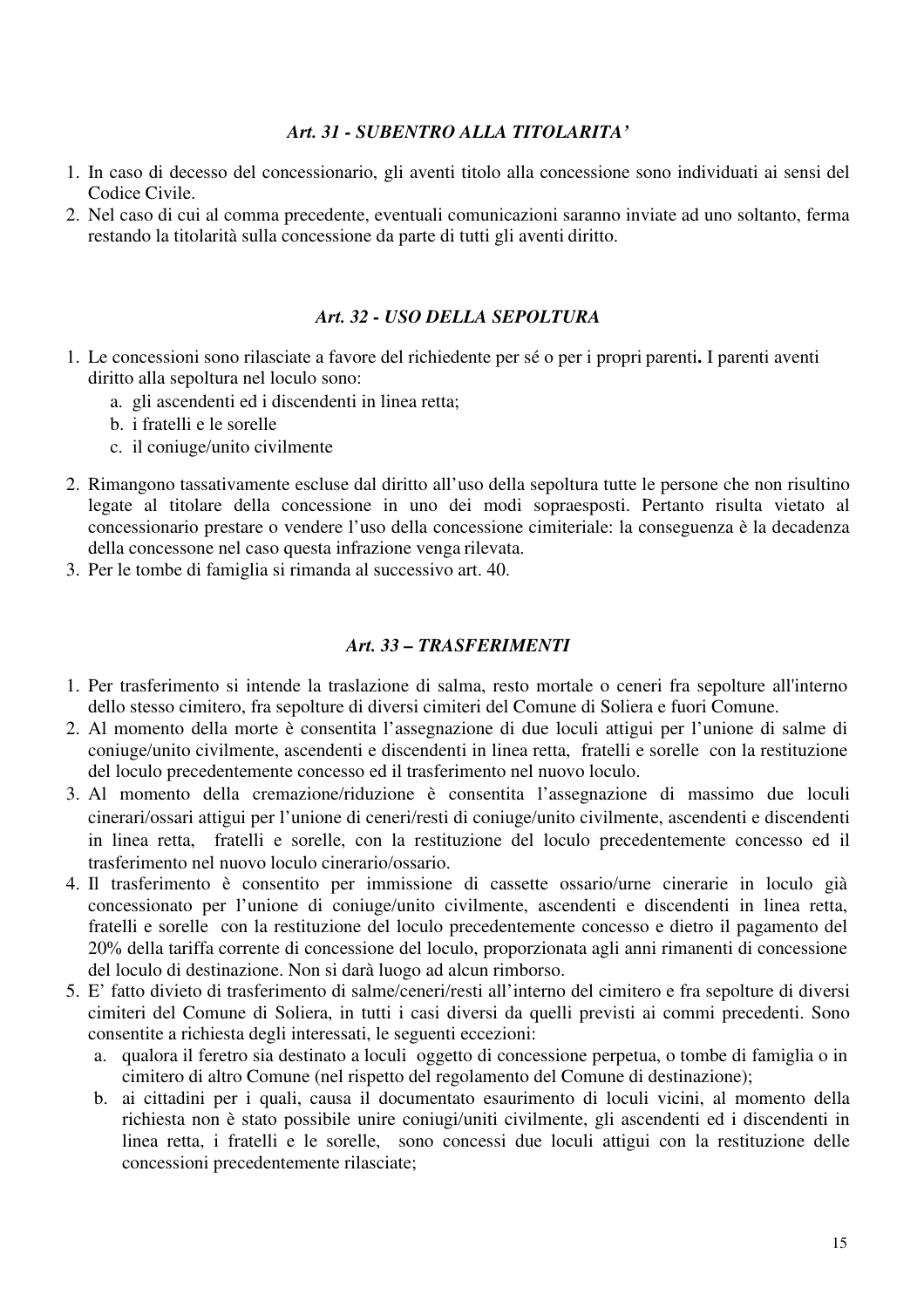- c. ai cittadini con età superiore ad anni 75 o con comprovata invalidità certificata che impedisca l'accesso alle file alte del cimitero, viene consentito il trasferimento di coniugi/uniti civilmente, ascendenti e discendenti in linea retta, fratelli e sorelle dietro presentazione di domanda eventualmente corredata di certificazione di invalidità rilasciata dal competente istituto (INPS/INAIL) ovvero certificato del proprio medico che attesti difficoltà fisiche permanenti che impediscano o rendano difficoltoso l'accesso alle file alte del cimitero.
- 6. Il trasferimento non comporta un allungamento della concessione originaria che mantiene la propria durata.
- 7. All'atto del trasferimento il concessionario dovrà pagare la tariffa vigente del nuovo loculo, calcolata proporzionalmente al periodo restante di utilizzo. Nel caso la quota da pagare per la concessione del nuovo loculo sia inferiore a quanto già pagato al momento della concessione originaria, nulla è dovuto da parte del concessionario. La somma eventualmente eccedente non sarà in ogni caso restituita dall'Amministrazione comunale.
- 8. Restano sempre a carico dei richiedenti le spese per le operazioni cimiteriali.

#### *Art. 34 – REVOCA*

- 1. E' facoltà dell'Amministrazione di ritornare in possesso di qualsiasi area o manufatto concesso in uso quando ciò sia necessario per ampliamento, modificazione topografica del cimitero o per qualsiasi altra ragione di interesse pubblico.
- 2. Verificandosi questi casi la concessione in essere viene revocata dal responsabile del Settore cui appartiene l'ufficio Servizi Cimiteriali, previo accertamento da parte del Comune dei relativi presupposti, e verrà concesso agli aventi diritto l'uso, a titolo gratuito, per il tempo residuo spettante secondo l'originaria concessione (o per la durata di 99 anni nel caso di perpetuità della concessione), di un'equivalente sepoltura nell'ambito dello stesso cimitero in zona o costruzione indicati dall'Amministrazione, rimanendo a carico della stessa le spese per la traslazione dei resti/urne/feretri.
- 3. Della decisione presa l'Amministrazione dovrà dare notizia con anticipo di almeno 30 giorni al concessionario ove noto, o in caso di concessionario non rintracciabile mediante pubblicazione all'Albo Comunale per 30 giorni, indicando il giorno fissato per la traslazione delle salme. Nel giorno indicato la traslazione avverrà anche in assenza del concessionario.

#### *Art. 35 - DECADENZA*

- 1. La decadenza della concessione può essere dichiarata nei seguenti casi:
	- a. quando la sepoltura individuale non sia stata occupata da feretro, ceneri o resti per i quali era stata richiesta entro 60 giorni dal decesso, cremazione, esumazione o estumulazione;
	- b. quando venga accertato che la concessione sia oggetto di lucro o speculazione;
	- c. in caso di violazione del divieto di cessione tra privati del diritto d'uso della sepoltura e del divieto al prestito tra privati;
	- d. quando la sepoltura risulti in stato di abbandono per incuria o quando non siano stati osservati gli obblighi relativi alla manutenzione della sepoltura;
	- e. quando non vengono seguite le eventuali prescrizioni impartite dai competenti uffici comunali per garantire la messa in sicurezza dei manufatti;
	- f. quando vi sia grave inadempienza ad ogni altro obbligo previsto nell'atto di concessione;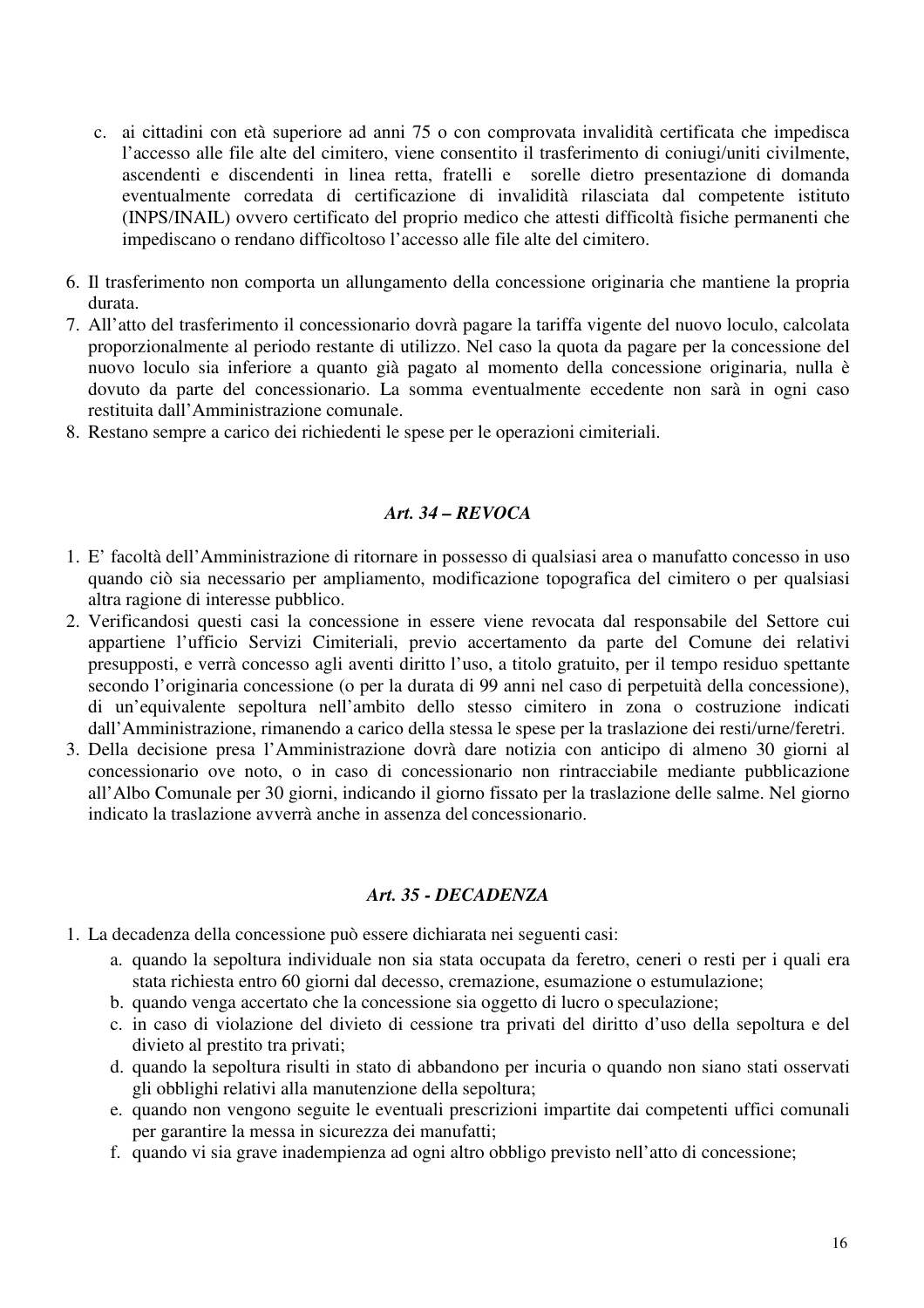- g. quando nelle concessioni di aree destinate alla costruzione di tombe di famiglia, non venga dato avvio ai lavori entro un anno dalla data di notifica della concessione edilizia o i lavori non terminino entro un anno dalla data di inizio.
- 2. La pronuncia della decadenza della concessione è adottata previa diffida al concessionario o agli aventi titolo, in quanto reperibili.
- 3. In caso di irreperibilità la diffida viene pubblicata all'Albo Comunale e a quello del cimitero per la durata di 30 giorni consecutivi.
- 4. La dichiarazione di decadenza compete al Responsabile del Settore cui appartiene il Servizio Cimiteriale, previo accertamento dei relativi presupposti.
- 5. Pronunciata la decadenza della concessione, l'ufficio servizi cimiteriali dispone la estumulazione e inumazione a terra del defunto, i resti o ceneri nell'ossario/cinerario comune, a spese della controparte.
- 6. In caso di mancato o parziale pagamento della tariffa dovuta per l'utilizzo del loculo, non si applica la decadenza in quanto la concessione non si è perfezionata, pertanto ricorrono le condizioni previste dal precedente art. 27 comma 8).

#### *Art. 36 - ESTINZIONE*

- 1. Le concessioni si estinguono:
	- a. per scadenza del termine previsto nell'atto di concessione;
	- b. con la soppressione del cimitero (fatto salvo in quest'ultimo caso quanto disposto dall'art. 98 del DPR 10/9/1990, n. 285);
	- c. per rinuncia da parte del concessionario in caso di traslazione della salma per la quale è avvenuta la concessione.

# *Art. 37 - DISPOSIZIONI IN MATERIA DI CREMAZIONI*

1. La cremazione, l'affidamento, la dispersione e la conservazione delle ceneri derivante dalla cremazione dei defunti sono disciplinate da apposito regolamento approvato dal Consiglio Comunale cui si fa esplicito rinvio.

# *Art. 38 - URNE CINERARIE E OSSARIE*

- 1. Ciascuna urna deve contenere le ceneri/resti di una sola salma e portare all'esterno l'indicazione del nome e cognome del defunto, data di nascita e morte.
- 2. A richiesta degli interessati ed in base a concessione, l'urna è collocata nel cimitero in apposito loculo, salvo che gli interessati dispongano per la dispersione delle ceneri nel "giardino delle rimembranze";
- 3. Qualora la famiglia non abbia provveduto ad indicare nessuna destinazione, le ceneri vengono disperse nel cinerario comune e i resti ossei nell'ossario comune.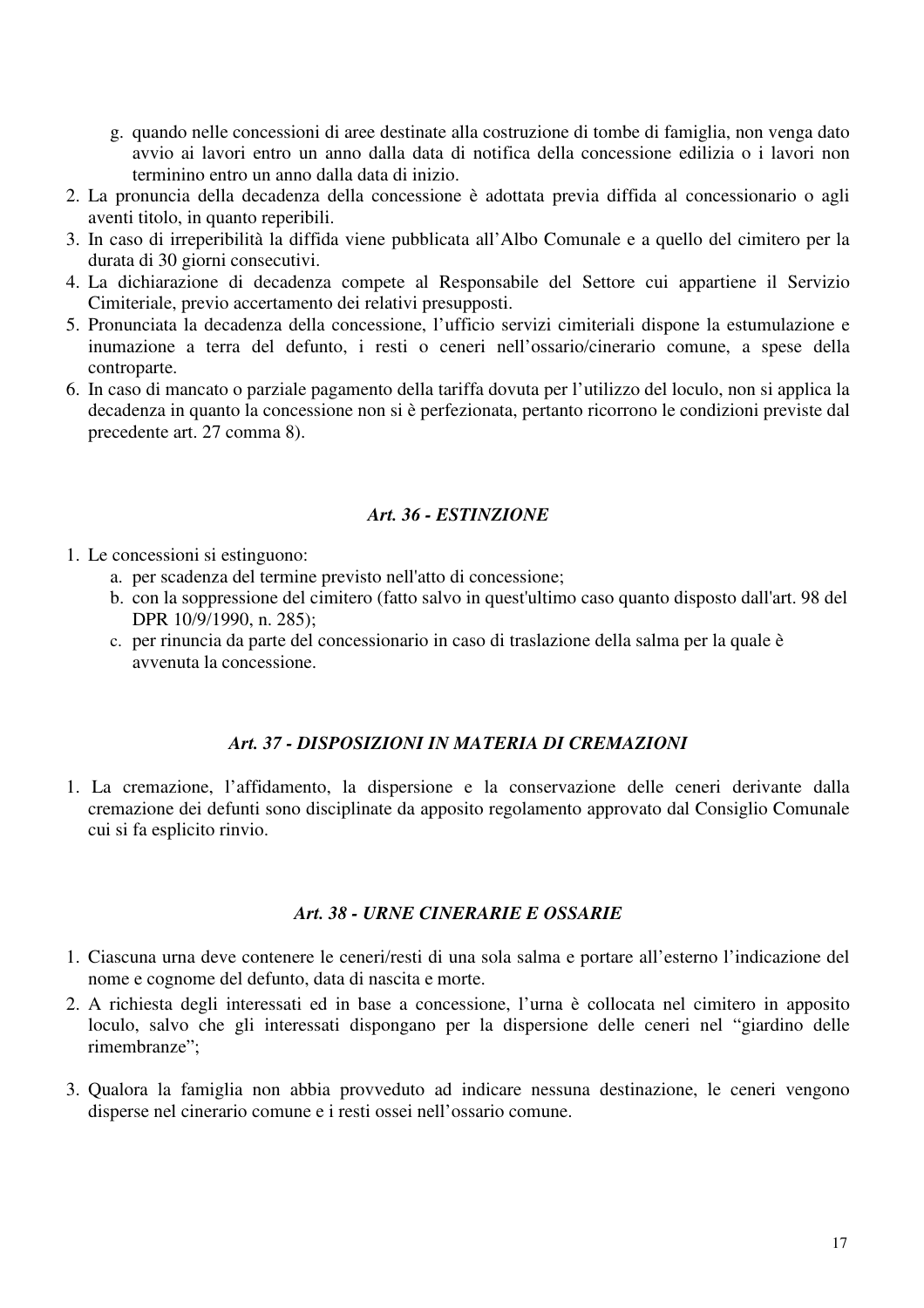#### *Art. 39 - ILLUMINAZIONE VOTIVA*

- 1. Ogni loculo può avere una lampada votiva;
- 2. Per ogni contratto di illuminazione votiva sottoscritto è previsto un corrispettivo stabilito dal Comune;
- 3. La sostituzione delle lampade è a carico del Comune.

# *Art. 40 – CONCESSIONE DI TOMBE DI FAMIGLIA*

- 1. Le concessioni di tombe di famiglia sono a tempo determinato ai sensi dell'art. 92 del D.P.R. 10 settembre 1990, n. 285; la durata è fissata in 99 anni, eventualmente rinnovabile per uguale periodo.
- 2. Nelle tombe di famiglia possono essere tumulati il concessionario, i suoi eredi, parenti ed affini del concessionario o degli eredi fino al quarto grado, le persone con essi conviventi al momento del decesso, anche se prive di vincolo di parentela. Potrà altresì essere consentita su richiesta del concessionario la tumulazione di salme di persone che risultino essere state conviventi del concessionario stesso, anche se prive di vincolo di parentale, o che abbiano acquisito particolari benemerenze nei suoi confronti.
- 3. La ricorrenza di tali circostanze dovrà essere debitamente documentata a cura del concessionario. Per ciascuna nuova immissione il concessionario dovrà presentare all'ufficio servizi cimiteriali apposita richiesta o nulla osta.
- 4. L'assegnazione di tombe di famiglia deve essere preceduta da avviso pubblico. In caso di numero di richieste superiori rispetto al numero di manufatti disponibili l'assegnazione avverrà tramite sorteggio. Eventuali manufatti rimasti disponibili dopo l'esaurimento della graduatoria potranno essere assegnati dall'Ufficio Patrimonio a mano a mano che pervenga la richiesta nel rispetto del prezzo stabilito dalla Giunta Comunale.
- 5. I cittadini residenti nel Comune di Soliera da almeno un anno hanno la precedenza in fase di prima assegnazione di nuovi manufatti.
- 6. All'esterno delle tombe di famiglia è consentito apporre esclusivamente il nome della famiglia con modalità e materiali stabiliti dall'Ufficio Tecnico comunale.
- 7. All'interno il concessionario apporrà a propria cura e spese, entro sei mesi dalla sepoltura, una lapide. Sulla lapide il concessionario deve provvedere ad apporre a propria cura e spese , il cognome, nome, data di nascita e data di morte del defunto. E' consentita altresì l'apposizione di fotografie del defunto, brevi frasi di commemorazione, etc.. E' consentito altresì apporre fiori, ornamenti, addobbi nel rispetto del decoro e della destinazione del luogo.
- 8. Ogni intervento manutentivo ordinario e straordinario eventualmente necessario è a carico del concessionario
- 9. In caso di restituzione di loculi, loculi ossario, loculi cinerari contestualmente all'assegnazione o primo inserimento (anche multiplo), nelle tombe di famiglia verranno applicati i seguenti rimborsi:

| a. Concessioni trentennali                                           |  |
|----------------------------------------------------------------------|--|
| - per le restituzioni che avvengono nel 1 <sup>°</sup> biennio dalla |  |
|                                                                      |  |
|                                                                      |  |
|                                                                      |  |
|                                                                      |  |
|                                                                      |  |
|                                                                      |  |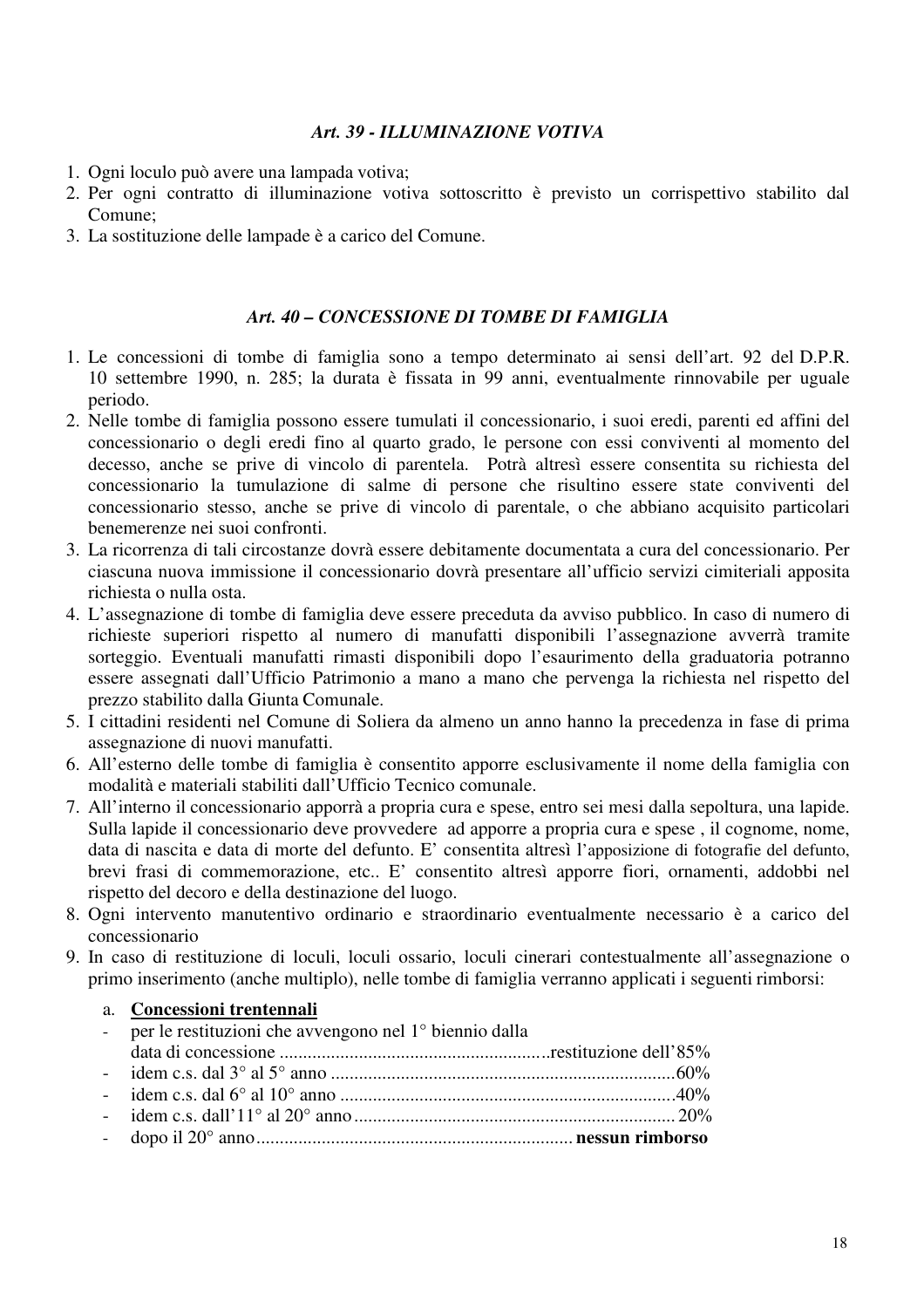#### b. **Concessioni cinquantennali e sessantennali**

| - per le restituzioni che avvengono nel 1 <sup>°</sup> triennio dalla |  |
|-----------------------------------------------------------------------|--|
|                                                                       |  |
|                                                                       |  |
|                                                                       |  |
|                                                                       |  |

- per le restituzioni che avvengono dopo il 40° anno………...**nessun rimborso**

#### c. **Concessioni novantennali o perpetue**

- per le restituzioni che avvengono nei primi cinque anni ………………………………………….....restituzione dell'85% - idem c.s. dal 6° al 20° anno …………………………………….……… 60% - idem c.s. dal 21° al 40° anno ...........................................................…….40% - idem c.s. dal 41° al 70° anno ............................................................……20%
- per le restituzioni che avvengono dopo il 70° anno.... **nessun rimborso**

#### d. **Concessioni di anni 15 (rinnovi)**

| - per le restituzioni che avvengono nel $1^\circ$ anno dalla |  |
|--------------------------------------------------------------|--|
|                                                              |  |
|                                                              |  |
|                                                              |  |
|                                                              |  |
|                                                              |  |

- 10. I rimborsi sono calcolati con riferimento al prezzo del corrispondente loculo al momento dell'assegnazione della tomba di famiglia. Per le concessioni perpetue, viene utilizzato quale riferimento il prezzo di concessione del corrispondente loculo, del loculo ossario o del loculo cinerario di durata maggiore.
- 11. I predetti rimborsi danno diritto al pagamento di un prezzo inferiore per le tombe di famiglia al momento della loro assegnazione. L'eventuale traslazione di salme resti o ceneri successiva alla stipula del contratto di concessione delle tombe di famiglia non dà diritto ad alcun rimborso.
- 12. La traslazione di salme, resti mortali o ceneri nelle tombe di famiglia comporta in ogni caso la revoca della concessione originaria e la restituzione dei loculi al Comune.

#### *Art. 41 – CONCESSIONE DI AREE DESTINATE ALLA REALIZZAZIONE DI TOMBE DI FAMIGLIA*

- 1. Il Comune può concedere a privati o ad Enti, l'uso di aree per la costruzione a loro spese di sepolture a sistema di tumulazione per famiglie e collettività, purché vengano osservate le modalità previste dalle normative edilizie generali e le prescrizioni riportate nella concessione edilizia nonché le prescrizioni tecniche poste dal d.p.r. n. 285/90.
- 2. Le aree destinate alla costruzione di tombe di famiglia sono individuate nel piano regolatore cimiteriale, ai sensi dell'art. 54 e seguenti del DPR 285/1990.
- 3. Le concessioni relative alle aree destinate a tombe di famiglia hanno la durata di 99 anni eventualmente rinnovabile per uguale periodo. Tutte le concessioni di cui sopra sono subordinate al pagamento delle tariffe disposte dalla Giunta comunale con proprio atto.
- 4. L'assegnazione delle aree deve essere preceduta da avviso pubblico. In caso di numero di richieste superiori rispetto al numero di aree disponibili l'assegnazione avverrà tramite sorteggio. Eventuali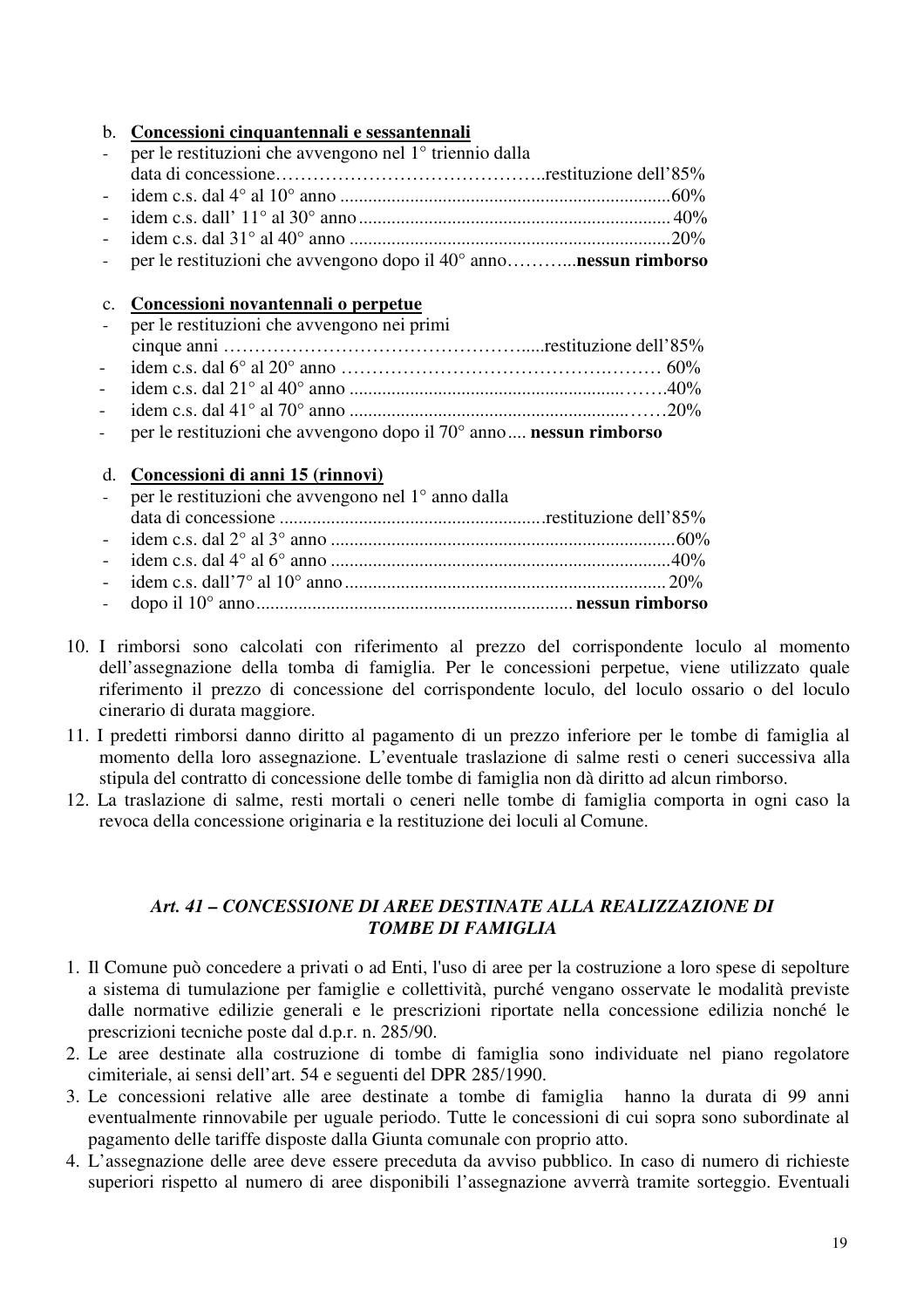aree rimaste disponibili dopo l'esaurimento della graduatoria potranno essere assegnate dall'Ufficio Patrimonio a mano a mano che pervenga la richiesta nel rispetto del prezzo stabilito dalla Giunta comunale.

- 5. I cittadini residenti nel Comune di Soliera da almeno un anno hanno la precedenza in fase di prima assegnazione di nuove aree.
- 6. La titolarità della concessione non può essere trasferita a titolo oneroso a terzi. La concessione non può essere accordata a persona o Ente che miri a farne oggetto di lucro o di speculazione.
- 7. Le tipologie di tombe di famiglia e collettività realizzabili, i requisiti di costruzione, e quant'altro attinente la concessione dell'area e successiva costruzione della tomba è disciplinato da apposito atto della giunta comunale.
- 8. I lavori di costruzione dovranno iniziare entro un anno dalla data di notifica della concessione edilizia rilasciata dal Settore competente e dovranno essere ultimati entro un anno dalla data di inizio.
- 9. Qualora non venga dato avvio ai lavori entro un anno dalla data di notifica della concessione edilizia o i lavori non terminino entro un anno dalla data di inizio, il privato concessionario dell'area decade, ai sensi dell'art. 35 del presente Regolamento, dai diritti derivanti dalla concessione stessa, cosicchè l'area tornerà nella piena e completa disponibilità del Comune. La somma versata all'atto di concessione sarà trattenuta dal Comune.
- 10. La costruzione di opere deve essere contenuta nei limiti dell'area concessa e non deve essere di pregiudizio alle opere confinanti o ai servizi del Comune.
- 11. E' vietato occupare spazi attigui. In ogni caso il concessionario ha l'obbligo di pulire e ripristinare il terreno eventualmente danneggiato anche tramite ditta da esso incaricata.
- 12. I rifiuti derivanti da lavori edili (demolizioni-costruzioni-ecc.) sono da considerarsi rifiuti speciali e il loro smaltimento e trasporto nelle pubbliche discariche è a carico del concessionario tramite ditta da esso incaricata. Per quant'altro non previsto dal presente articolo in materia di rifiuti, si fa rinvio alle specifiche disposizioni in materia.
- 13. Per le modalità di utilizzo delle risultanti tombe di famiglia si rimanda al precedente art. 40 per le parti applicabili.
- 14. Il Comune ha facoltà di accettare la rinuncia di concessione di aree e/o tombe di famiglia a condizione che siano libere da feretri, resti e ceneri. La domanda di rinuncia deve essere sottoscritta da tutti gli aventi diritto. Per aventi diritto è da intendersi la persona fisica che per successione legittima o testamentaria è titolare di una quota di concessione.

# **Capo III ESUMAZIONI ED ESTUMULAZIONI**

# *Art. 42 - ESUMAZIONI ORDINARIE*

- 1. Nei cimiteri il turno ordinario di inumazione è fissato in anni 10.
- 2. Le esumazioni ordinarie possono essere svolte in qualunque periodo dell'anno, anche se di norma è preferibile dal mese di settembre a quello di giugno, con l'esclusione di luglio e agosto.
- 3. E' compito del personale incaricato stabilire se un cadavere è o meno mineralizzato al momento dell'esumazione.
- 4. Se il cadavere esumato non è in condizioni di completa mineralizzazione, esso può essere avviato all'inumazione in apposito campo comune di mineralizzazione, per un periodo di reinumazione della durata di 5 anni, oppure avviato alla cremazione. Tale periodo è ridotto ad anni 2 nel caso si faccia ricorso all'impiego di sostanze biodegradanti purché tali sostanze non siano tossiche o nocive, ne'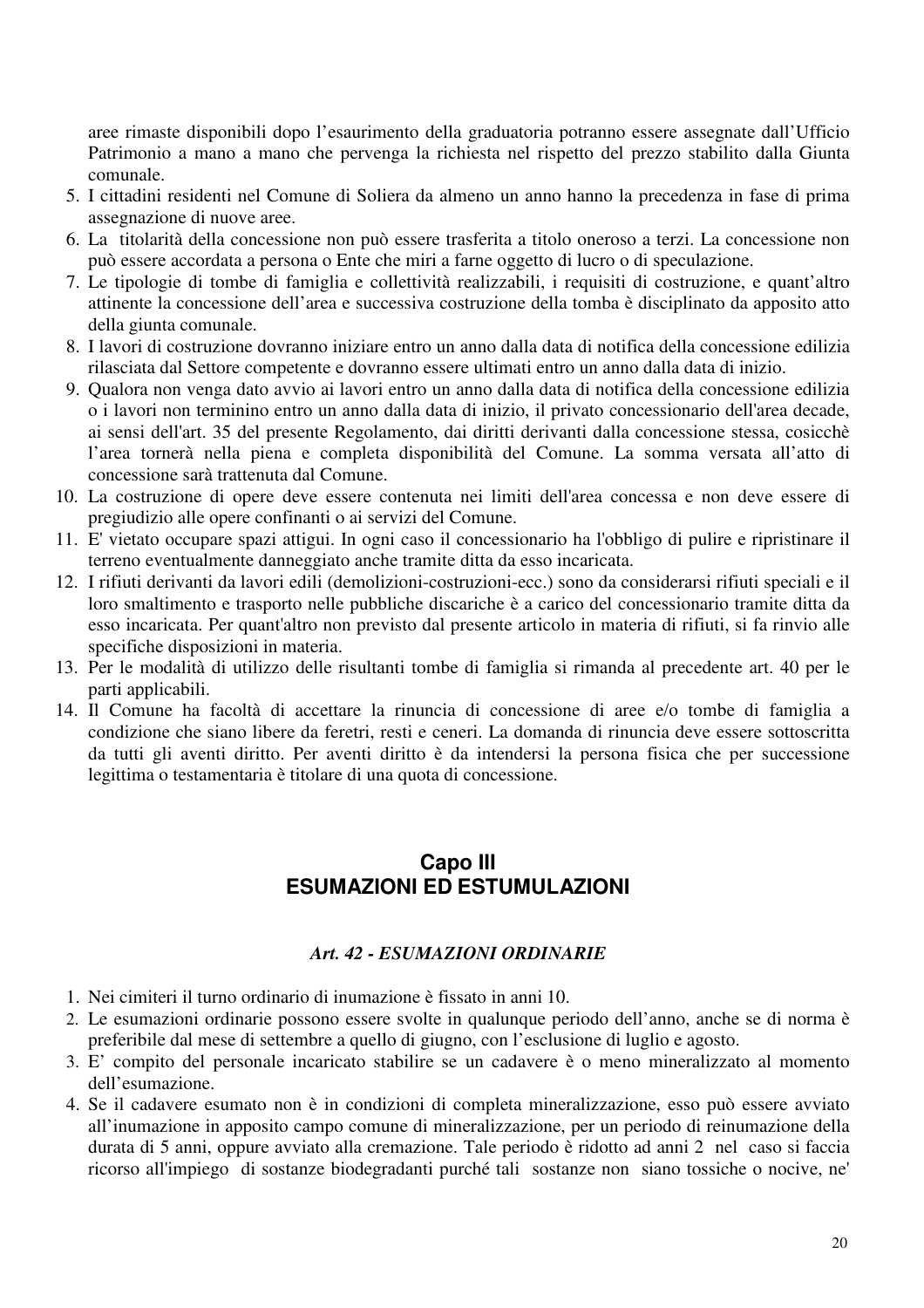inquinanti il suolo o la falda idrica, che favoriscano il processo di mineralizzazione al momento della reinumazione.

#### *Art. 43 - AVVISI DI SCADENZA PER ESUMAZIONI ORDINARIE*

- 1. E' compito del responsabile del servizio autorizzare le operazioni cimiteriali nel territorio del Comune e registrarle, avvalendosi anche di sistemi informatici.
- 2. Annualmente il responsabile del servizio cimiteriale cura la stesura dello scadenzario dei turni di rotazione delle inumazioni dell'anno successivo. Tale elenco è pubblicato all'albo pretorio online per tutto l'anno successivo e esposto nella bacheca di ogni cimitero in occasione della commemorazione dei defunti.
- 3. L'inizio delle operazioni massive di esumazione ordinaria in un campo comune è comunicato con avviso da affiggere all'albo pretorio online con congruo anticipo di almeno 15 giorni e esposto nella bacheca del relativo cimitero.
- 4. Qualora non pervenga nessuna richiesta per la collocazione dei resti mortali, questi ultimi saranno collocati in ossario comune.
- 5. Le esumazioni ordinarie vengono eseguite dal personale incaricato, su indicazione del responsabile del servizio cimiteriale, seguendo in ordine cronologico i campi e le file e le sepolture che vennero prima occupate.

#### *Art. 44 - ESUMAZIONI STRAORDINARIE*

- 1. L'esumazione straordinaria delle salme inumate può essere eseguita prima del termine ordinario di 10 anni, nei casi seguenti:
	- a. per provvedimento dell'autorità giudiziaria;
	- b. a richiesta dei familiari e dietro autorizzazione del Comune per trasferimento ad altra sepoltura dello stesso o in altro cimitero o per cremazione.
- 2. Le esumazioni straordinarie si possono effettuare solo nei periodi stabiliti dall'art. 84 del D.P.R. 285/90 (da ottobre ad aprile), con eccezione dell'esumazione straordinaria ordinata dall'Autorità Giudiziaria che si esegue tutto il tempo dell'anno.
- 3. Prima di procedere ad operazioni cimiteriali di esumazione straordinaria occorre verificare presso l'autorità competente se la causa di morte è compresa nell'elenco delle malattie infettive o diffusive pubblicato dal Ministero della Sanità.
- 4. Quando è accertato che si tratta di salma di persona morta per malattia infettiva diffusiva, l'esumazione straordinaria è eseguita a condizione che siano trascorsi almeno due anni dalla morte e che il dirigente del servizio di igiene pubblica dell'ASL dichiari che non sussista alcun pregiudizio per la pubblica salute.
- 5. Le esumazioni straordinarie per ordine dell'Autorità Giudiziaria sono eseguite alla presenza del dirigente del servizio di igiene pubblica dell' ASL o di personale tecnico da lui delegato.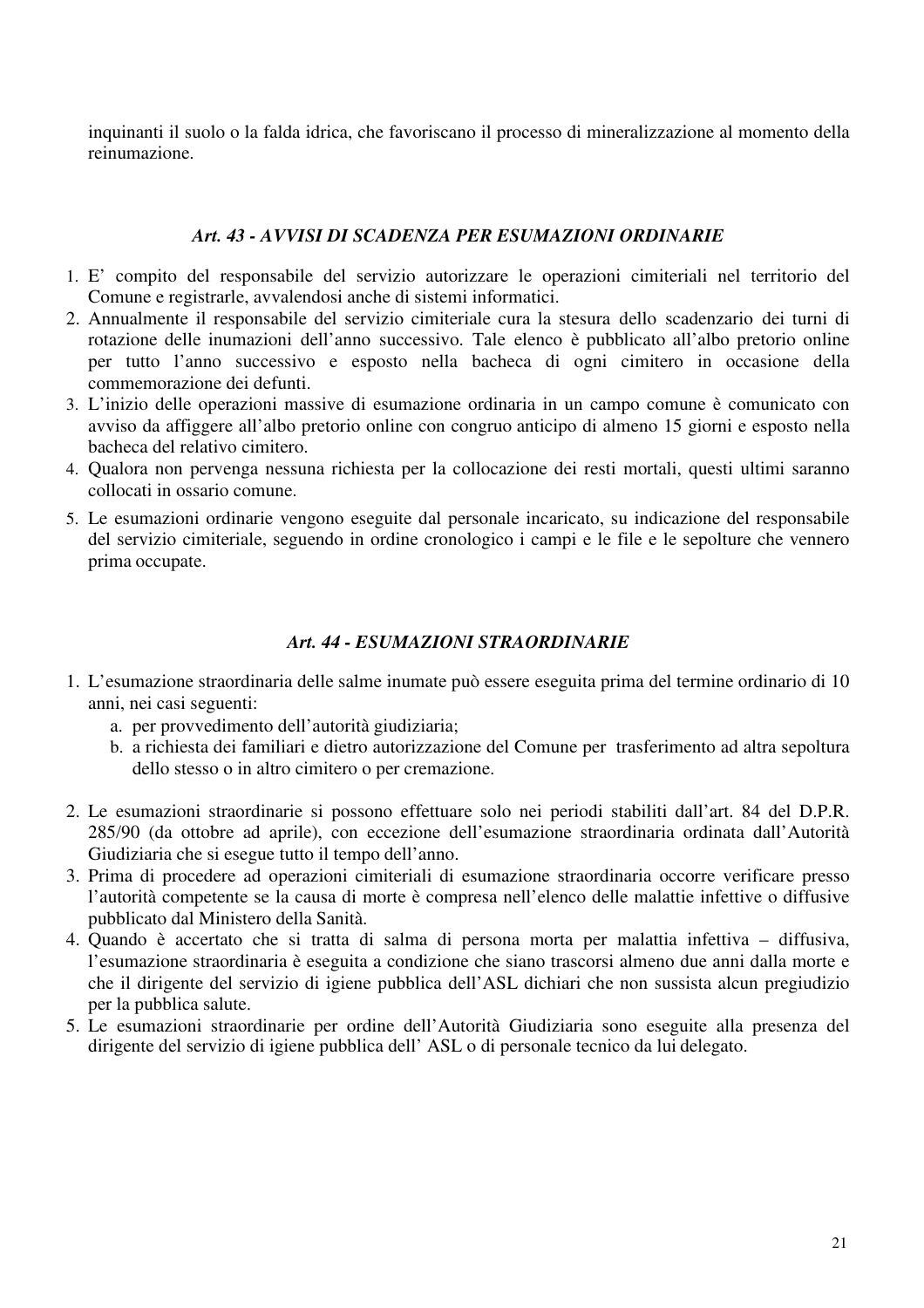### *Art. 45 - ESTUMULAZIONI*

- 1. Le estumulazioni si suddividono in ordinarie e straordinarie.
- 2. Sono estumulazioni ordinarie quelle eseguite allo scadere della concessione a tempo determinato.
- 3. Le estumulazioni straordinarie sono di due tipi:
	- a. a richiesta dei familiari interessati, laddove la permanenza del feretro nel loculo sia inferiore al periodo di concessione per trasportare la salma in altra sepoltura o per cremarla (art. 83 D.P.R. 285/90);
	- b. su ordine dell'autorità giudiziaria.
- 4. Entro il mese di ottobre di ogni anno il responsabile del servizio cimiteriale cura la stesura dello scadenzario delle concessioni temporanee dell'anno successivo. Tale elenco è pubblicato all'albo pretorio online per tutto l'anno successivo e esposto nella bacheca di ogni cimitero in occasione della commemorazione dei defunti.
- 5. I feretri sono estumulati a cura del personale incaricato secondo la programmazione decisa dall'ufficio competente.
- 6. I resti mortali sono raccoglibili in cassette da destinare a cellette ossario, loculi o tombe, previa domanda degli aventi diritto. Se allo scadere di concessioni a tempo determinato non sussiste domanda di collocazione di resti mortali, questi ultimi saranno collocati in ossario comune.
- 7. Se il cadavere estumulato non è in condizioni di completa mineralizzazione e salvo che diversamente non disponga la domanda di estumulazione, esso è avviato per l'inumazione in campo di mineralizzazione previa apertura della cassa di zinco. Il periodo di inumazione per le salme non mineralizzate è fissato in anni 5. Tale periodo è ridotto ad anni 2 nel caso si faccia ricorso all'impiego di sostanze biodegradanti purché tali sostanze non siano tossiche o nocive, ne' inquinanti il suolo o la falda idrica, che favoriscano il processo di mineralizzazione al momento della reinumazione.
- 8. Le estumulazioni ordinarie sono regolate dal Responsabile del Servizio cimiteriale.

### *Art. 46 - RACCOLTA DELLE OSSA*

1. Le ossa raccolte nelle esumazioni e nelle estumulazioni devono essere depositate nell'ossario comune, salvo sia richiesto il collocamento in loculo ossario o tomba privata.

#### *Art. 47 - OGGETTI DA RECUPERARE*

- 1. Qualora nel corso di esumazioni od estumulazioni si presume possano rinvenirsi oggetti preziosi o ricordi personali, gli aventi diritto possono darne avviso al responsabile dei servizi cimiteriali al momento della richiesta dell'operazione o in ogni caso prima che essa sia eseguita e possibilmente intervenire all'operazione stessa.
- 2. Gli oggetti richiesti e rinvenuti sono consegnati al coniuge/unito civilmente o al parente più prossimo richiedente, se presenti al momento delle operazioni cimiteriali.
- 3. Gli oggetti eventualmente rinvenuti durante tali operazioni e non consegnati immediatamente ai parenti, sono custoditi dall'Economo comunale in una cassetta di sicurezza e rimarranno a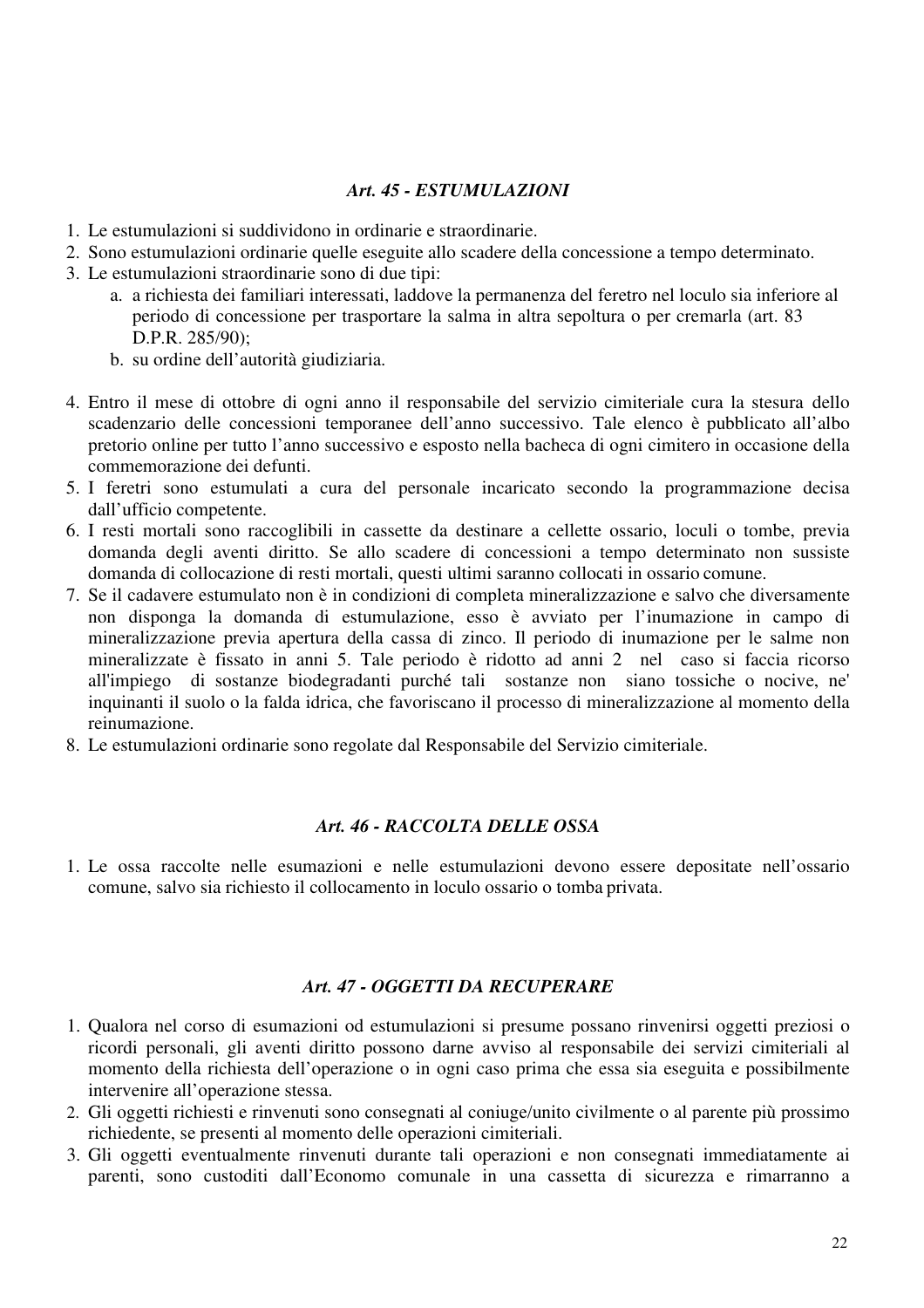disposizione degli aventi diritto per un anno. Il ritiro degli stessi avverrà previa sottoscrizione di apposita ricevuta contenente la descrizione sommaria dei beni consegnati.

- 4. È assolutamente vietato al personale di custodia del cimitero ed a quello addetto alle operazioni cimiteriali di appropriarsi di oggetti rinvenuti o comunque appartenenti alle tombe.
- 5. Qualora gli oggetti preziosi o i ricordi personali rinvenuti in occasione delle operazioni cimiteriali non venissero reclamati, decorso un anno dal ritrovamento, potranno essere liberamente alienati dal Comune e il ricavato sarà destinato ad interventi di miglioramento degli impianti cimiteriali.

#### *Art. 48 - DISPONIBILITA' DEI MATERIALI*

1. I materiali e le opere installate sulle sepolture, al momento delle esumazioni o delle estumulazioni, devono essere ritirate dagli aventi diritto entro 7 giorni presso il relativo cimitero, in caso contrario passano in proprietà al comune che ne disporrà liberamente.

# **Capo IV ACCESSO E NORME DI COMPORTAMENTO NEI CIMITERI**

### *Art. 49 - ORARIO*

- 1. I cimiteri del Comune di Soliera sono aperti al pubblico secondo l'orario stabilito con proprio atto dal Sindaco.
- 2. Una copia dell'orario è affissa all'ingresso dei cimiteri comunali.
- 3. Il Sindaco in relazione ad esigenze eccezionali può apportare con propria ordinanza modifiche temporanee agli orari normalmente in vigore;
- 4. L'entrata dei visitatori è ammessa fino a 30 minuti prima della scadenza dell'orario.
- 5. L'avviso di chiusura è dato di regola a mezzo di segnale acustico, 15 minuti prima della scadenza dell'orario in modo che la chiusura avvenga entro l'ora prevista.
- 6. La visita al cimitero fuori orario è subordinata al permesso del responsabile del servizio cimiteriale, da rilasciarsi per comprovati motivi.

#### *Art. 50 - DISCLIPLINA DELL'INGRESSO*

- 1. Nei cimiteri di norma non si può entrare che a piedi.
- 2. Nel cimitero è vietato ogni atto o comportamento irriverente o incompatibile e con il decoro dovuto al luogo, ed in particolare:
	- a. fumare, consumare cibi, correre, tenere contegno chiassoso, cantare;
	- b. introdurre armi, cani o altri animali;
	- c. toccare o rimuovere dalle tombe altrui fiori, piantine, ricordi, ornamenti, lapidi;
	- d. buttare fiori appassiti o altri rifiuti fuori dagli appositi contenitori e spazi e abbandonare all'interno del cimitero qualsiasi oggetto utilizzato per la cura della tomba;
	- e. portare fuori dal cimitero qualsiasi oggetto senza la preventiva autorizzazione del custode;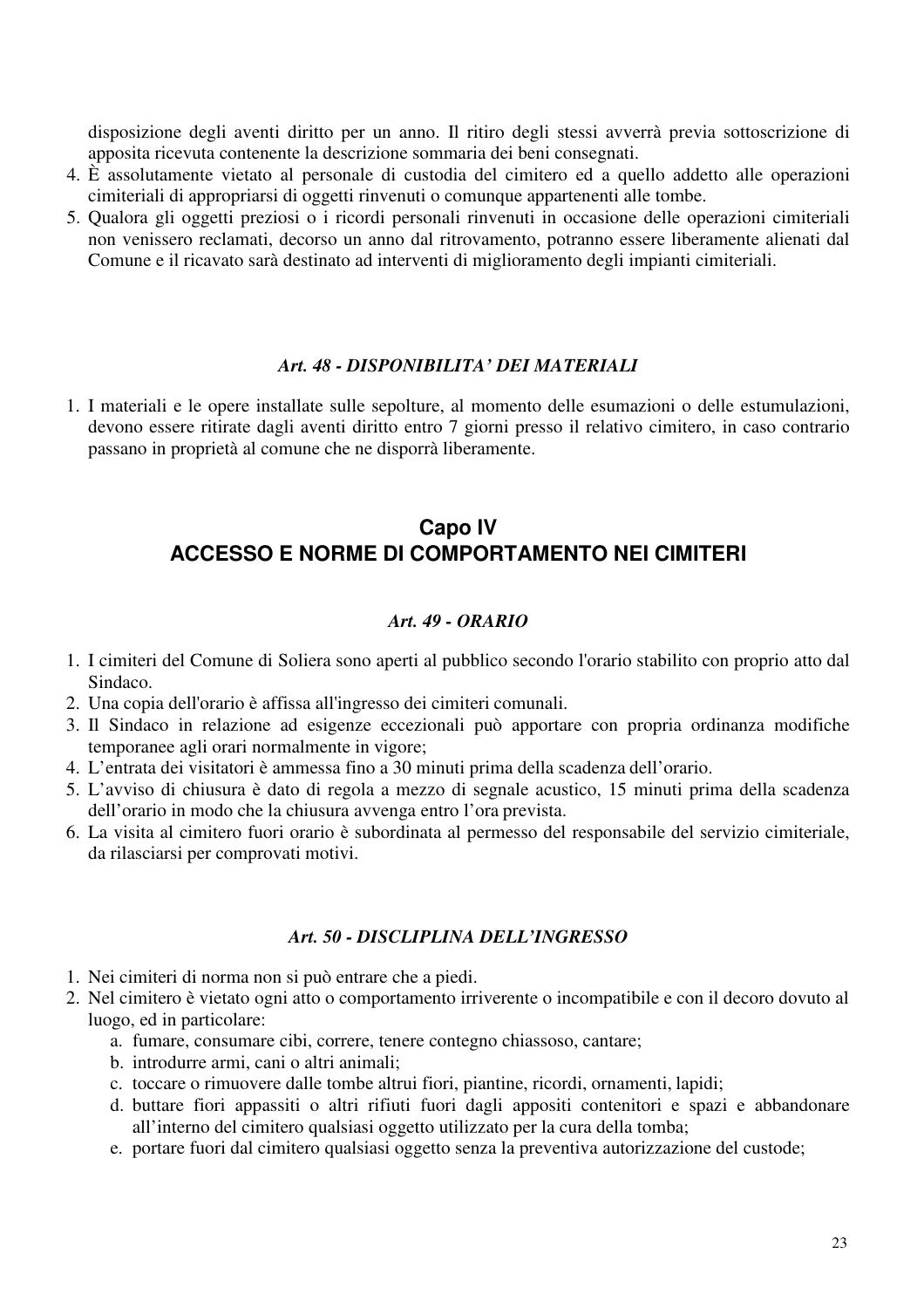- f. calpestare o danneggiare aiuole, tappeti verdi, alberi, giardini, sedere o appoggiarsi alle lapidi e alle tombe, scrivere sulle lapidi o sui muri;
- g. disturbare in qualsiasi modo i visitatori, ed in particolare fare loro offerte di oggetti, distribuire indirizzi, carte, volantini d'ogni sorta; tale divieto è particolarmente rigoroso per il personale del cimitero e per le imprese che svolgono lavori nel cimitero;
- h. eseguire lavori, iscrizioni nelle tombe altrui senza l'autorizzazione o la richiesta dei concessionari;
- i. commerciare oggetti di decorazione delle tombe tra i visitatori entro il recinto del cimitero;
- j. l'accesso dei mezzi automobilistici privati sprovvisti dell'autorizzazione scritta rilasciata dal Comune;
- k. tenere fiori fuori dagli appositi contenitori qualora siano di ostacolo alle pratiche votive;
- l. lasciare gli oggetti a disposizione del pubblico (scope, palette, annaffiatoi, ecc.) abbandonati e comunque in luoghi diversi da quelli deputati al loro ricovero
- m.rimuovere i bidoni dai posti dove sono stati posizionati
- n. fotografare o filmare cortei, tombe, operazioni cimiteriali, opere funerarie senza la preventiva autorizzazione del Comune e dei familiari interessati
- o. assistere da vicino all'esumazione e all'estumulazione di salme da parte di estranei non autorizzati dai parenti del defunto
- p. circolare all'interno del cimitero svestiti o a torso nudo.
- 3. I divieti predetti, in quanto applicabili, si estendono alla zona immediatamente adiacente al cimitero, salvo siano debitamente autorizzati.
- 4. Chiunque tenesse nell'interno dei cimiteri un comportamento scorretto o comunque offensivo sarà, dal personale addetto, diffidato ad uscire immediatamente e, quando se ne riscontrasse la necessità, consegnato agli agenti della forza pubblica o deferito all'autorità giudiziaria.

# *Art. 51 - NORME PER LE IMPRESE CHE ESEGUONO LAVORI NEI CIMITERI*

- 1. Le Imprese che svolgono lavori all'interno delle strutture cimiteriali comunali devono attenersi scrupolosamente alle norme vigenti previste per la sicurezza nei cantieri, ed assumere ogni precauzione per evitare danni a cose o a persone.
- 2. Durante l'esecuzione di lavori all'interno dei cimiteri si dovrà prestare particolare attenzione a non creare intralci o a recare danni a manufatti privati o comunali. Il presonale addetto alle lavorazioni dovrà tenere un comportamento decoroso e rispettoso del luogo nel quale si sta operando.
- 3. I materiali di scavo o di rifiuto devono essere di volta in volta trasportati alle discariche evitando di spargere materiali o di imbrattare o danneggiare opere; in ogni caso l'impresa deve ripulire il terreno o l'area di lavoro e ripristinare le opere eventualmente danneggiate.
- 4. All'interno dei cimiteri è permesso l'accesso e la sosta dei veicoli delle imprese per il tempo strettamente necessario al carico e scarico di materiali e manufatti.
- 5. E' vietato lavorare nei giorni festivi ed il sabato e dal 29 ottobre al 4 novembre, in occasione della ricorrenza dei defunti.
- 6. L'accesso ai cimiteri alle imprese è consentito solamente durante l'orario di apertura al pubblico.
- 7. Le imprese che eseguono qualsiasi tipologia di lavoro all'interno dei cimiteri devono essere preventivamente autorizzate dall'Ufficio Lavori Pubblici.
- 8. Le Ditte autorizzate all'esecuzione dei lavori sono tenute al rispetto del presente Regolamento, nonché delle singole prescrizioni contenute nelle autorizzazioni di volta in volta rilasciate. In caso di violazione del Regolamento, o delle prescrizioni impartite, o di comportamenti che, a giudizio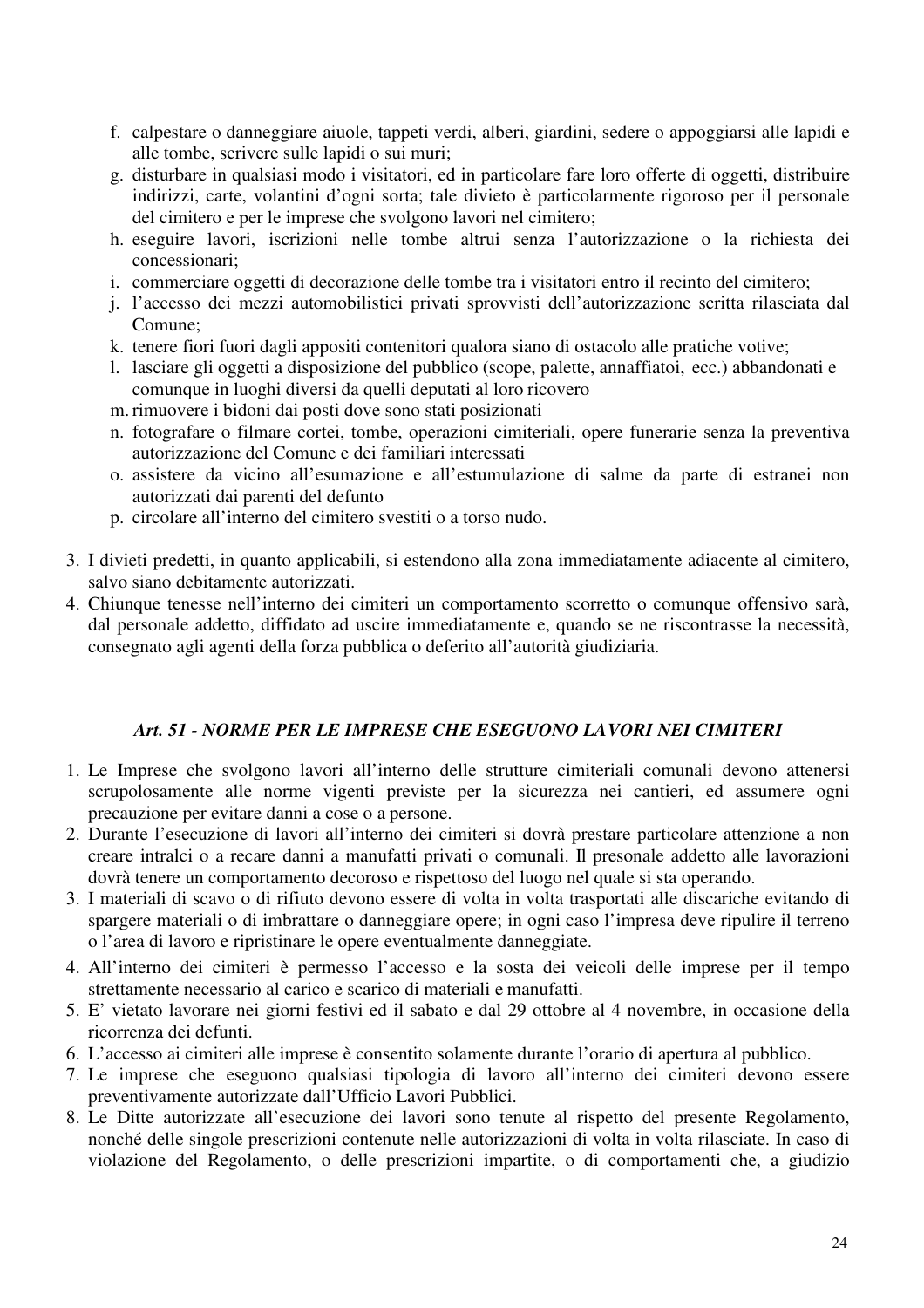dell'Amministrazione, contrastino con i principi di correttezza e decoro del luogo e/o che siano di pregiudizio a terzi, si interverrà a norma di legge.

#### *Art. 52 - RITI FUNEBRI*

- 1. Nell'interno del cimitero è permessa la celebrazione di riti funebri, sia per il singolo defunto sia per la collettività dei defunti, della Chiesa Cattolica, e delle confessioni religiose non in contrasto con l'ordinamento giuridico italiano.
- 2. Per le celebrazioni che possono dar luogo a numeroso concorso di pubblico deve essere dato preventivo avviso al responsabile del servizio cimiteriale.

#### *Art. 53 - EPIGRAFI*

- 1. Sulle tombe possono essere poste lapidi, croci, monumenti, ricordi, simboli secondo le forme, le misure i materiali consoni al carattere del cimitero. Ogni epigrafe deve contenere le generalità del defunto, la data di nascita, la data di morte e le rituali espressioni brevi. Le epigrafi devono essere compilate in italiano; sono permesse citazioni in altre lingue purché il testo presente contenga la traduzione in italiano.
- 2. Sono vietate le decorazioni facilmente deperibili e l'impiego di materiali di recupero, salvo specifica autorizzazione.
- 3. Si consente il collocamento della fotografia del defunto, purché eseguita in modo da garantirne la permanenza nel tempo; è pure consentito il collocamento di piantine di fiori e di sempreverdi, avendo però cura che non superino le altezze stabilite o che non invadano le tombe o i passaggi attigui.
- 4. Sulle lapidi, copritomba ed altri ornamenti funerari è vietata l'apposizione di inserzioni pubblicitarie, ivi comprese le indicazioni relative alla denominazione o ragione sociale dell'impresa che ha eseguito l'opera o il servizio.

#### *Art. 54 - FIORI E PIANTE ORNAMENTALI*

- 1. Gli ornamenti di fiori freschi non appena avvizziscono dovranno essere tolti a cura di chi li ha impiantati o deposti. Allorché i fiori o le piante ornamentali siano tenuti con deplorevole trascuratezza, così da rendere indecorosi i giardinetti o i tumuli, l'addetto ai cimiteri farà togliere o sradicare fiori e piante e provvederà per la loro distruzione.
- 2. In tutti i cimiteri avrà luogo nei periodi opportuni la falciatura e la successiva eliminazione delle erbe a cura degli addetti ai cimiteri.